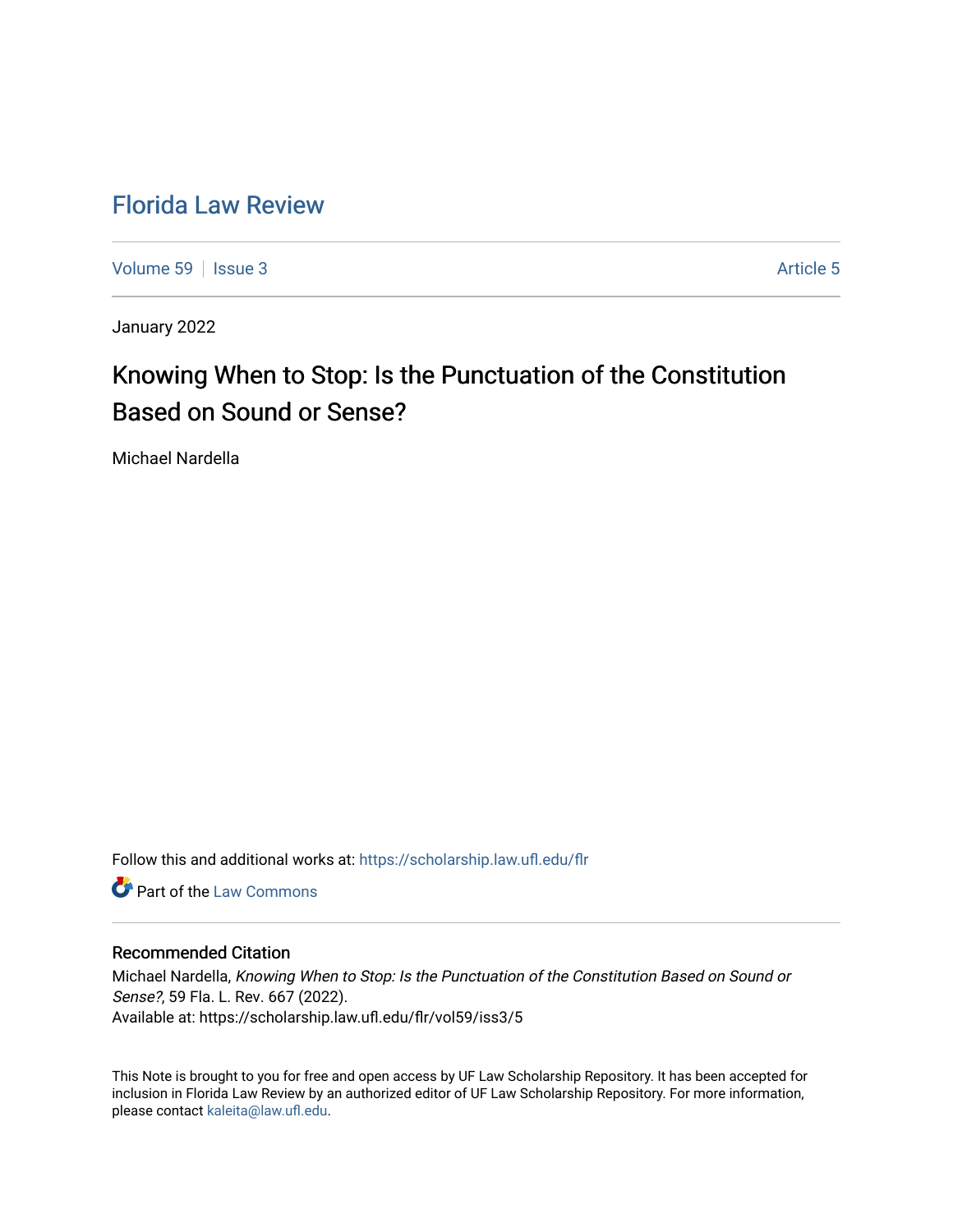# KNOWING WHEN TO STOP: IS THE PUNCTUATION OF THE CONSTITUTION **BASED** ON SOUND OR SENSE?

# *Michael Nardella\**

No person shall be held to answer for a capital, or otherwise infamous crime, unless on a presentment or indictment of a Grand Jury, except in cases arising in the land or naval forces, or in the Militia, when in actual service in time of War or public danger; nor shall any person be subject for the same offence to be twice put in jeopardy of life or limb; *nor shall be compelled in any criminal case to be a witness against himself,* nor be deprived of life, liberty, or property, *without due process of law;* nor shall private property be taken for public use without just compensation.'

| I.  |                                                                                                                                                                                                                                        |
|-----|----------------------------------------------------------------------------------------------------------------------------------------------------------------------------------------------------------------------------------------|
| П.  | THE DRAFTING HISTORY OF THE FIFTH AMENDMENT 670<br>A. The Punctuation of the Drafting Process  670                                                                                                                                     |
| Ш.  | HISTORICAL AND CURRENT PUNCTUATION: LOOKING AT<br>B. The Eighteenth-Century English Grammars  677<br>E. The Counter-Revolution: Logic Prevails  682<br>F. Punctuation: Then and Now $\ldots \ldots \ldots \ldots \ldots \ldots \ldots$ |
| IV. | CHAOS, CADENCE, OR COMPROMISE: WHAT IS A SEMICOLON                                                                                                                                                                                     |

<sup>\*</sup> I would like to thank Lars Noah, *genius operis meus;* Jeffrey Bekiares, who wasn't too bashful to give good criticism; Gretchen Lehman, *reginagrammatices;* and Flaminack & O'Quinn, P.C.

<sup>1.</sup> U.S. CONST. amend. V (emphasis added).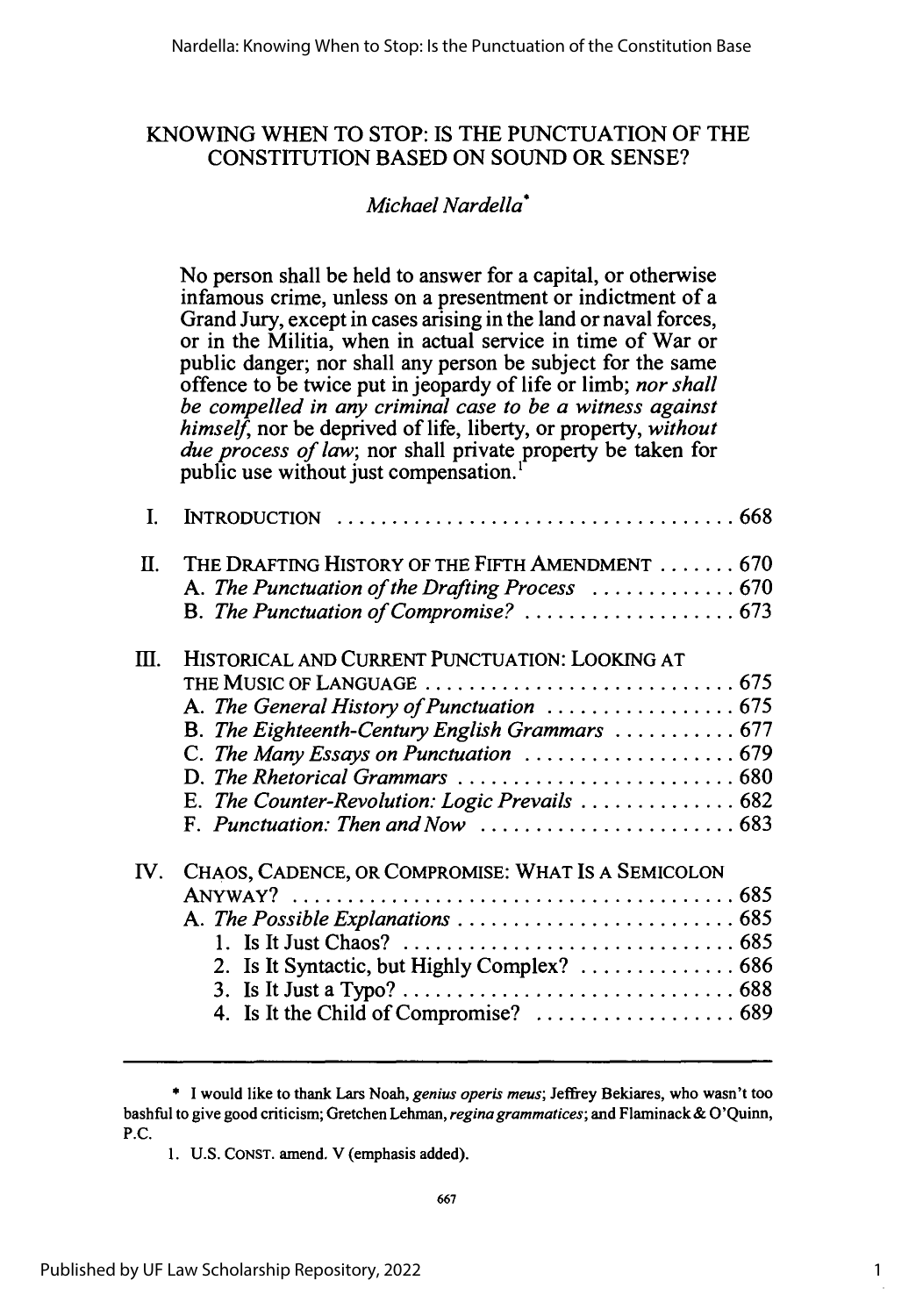| V. MORE EXAMPLES IN THE CONSTITUTION  691<br>B. The Humorous Crisis of Presidential Eligibility  692<br>C. The Problem with the Supremacy Clause  693<br>D. The Other Fifth Amendment Ambiguity  693 |  |
|------------------------------------------------------------------------------------------------------------------------------------------------------------------------------------------------------|--|
|                                                                                                                                                                                                      |  |

## **I.** INTRODUCTION

Take another look at the Fifth Amendment. Look carefully. If you read it with an eye toward punctuation, you will notice that the Amendment itself is one long and complex sentence; you will notice that it contains a number of restrictions on governmental power and that those restrictions seem to be independent and separated by three semicolons.<sup>2</sup> What you may not immediately notice, however, is that the Self-Incrimination Clause runs right into the Due Process Clause, with only a comma between them.' **If** read under a grammatical microscope, the Self-Incrimination Clause is properly susceptible to this startling interpretation: "[N]or shall [any person] be compelled in any criminal case to be a witness against himself... without due process of law."<sup>4</sup>

Would such an interpretation allow the state to compel incriminating testimony as long as a certain amount of requisite process is provided? While many on the Court have questioned the usefulness or justice of the privilege against self-incrimination,<sup>5</sup> the Court has never considered that

668

<sup>2.</sup> *Id.*

*<sup>3.</sup> Id.*

<sup>4.</sup> *Id.* The rule of the last antecedent holds that a referent generally modifies the immediately previous antecedent, unless there is a comma before the referent, which signals that the referent modifies every thing previous to it. For a fun article briefly explaining this in the context of an insurance contract dispute, see *The Comma That Cost I Million Dollars (Canadian),* N.Y. **TIMES,** Oct. **25, 2006,** at **Cl.**

*<sup>5.</sup> See* Palko v. Connecticut, **302 U.S. 319,326 (1937)** (containing Justice Cardozo's famous remark that "[j]ustice, however, would not perish if the accused were subject to a duty to respond to orderly inquiry"). Justice Cardozo continued, arguing that "today as in the past there are students of our penal system who look upon the immunity as a mischief rather than a benefit, and who would limit its scope, or destroy it altogether." *Id.* at **325-26.** Justice Cardozo's personal opinion of the subject seems to comport well with this reinterpretation of the Fifth Amendment. *See also* Rochin v. California, 342 **U.S. 165, 178 (1952)** (Douglas, **J.,** concurring) ("As an original matter it might be debatable whether the provision in the Fifth Amendment that no person 'shall be compelled in any criminal case to be a witness against himself serves the ends of justice. Not all civilized legal procedures recognize it.").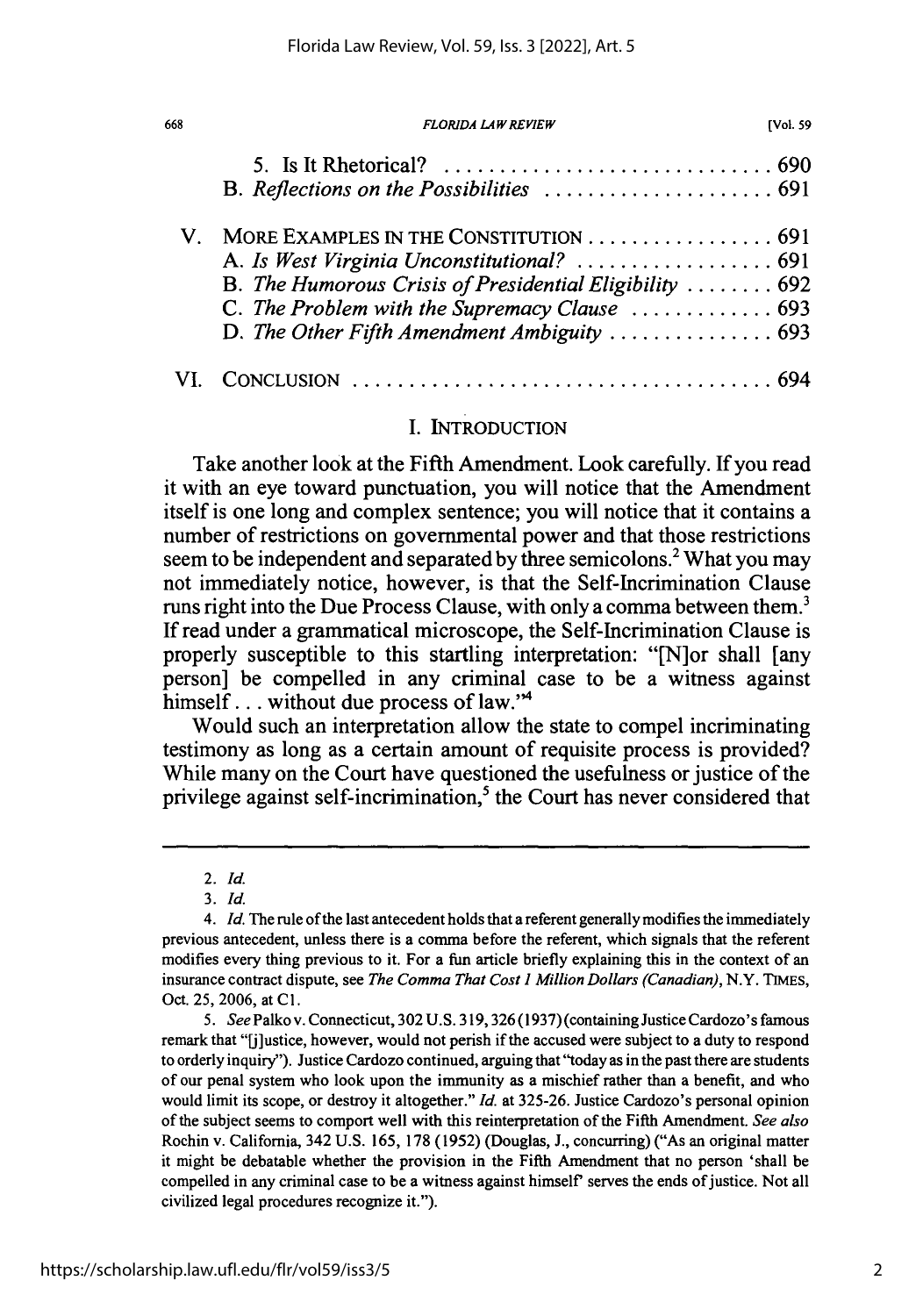2007] *IS THE PUNCTUATION OF THE CONSTITUTION BASED ON SOUND OR SENSE?* 669

the original intent of the Founders, as expressed in the language of the Amendment, was to allow for the questioning of criminal defendants.<sup>6</sup> Considering the years of settled constitutional jurisprudence concerning the Fifth Amendment, one is tempted to disregard such a hypothesis immediately, casting aside any such inquiry as foolish and irrelevant. What one might not know, however, is that this interpretation is not without its evidence. For instance, contemporary Maryland's Declaration of Rights surprisingly stated that "no man ought to be compelled to give evidence against himself... but in such cases as have been usually practised in this state, or may hereafter be directed by the legislature."7 With both grammatical and precedential evidence behind it, this reinterpretation of the Fifth Amendment becomes much less easy to dismiss.'

Regardless, this Note will not seek or encourage any change in Fifth Amendment jurisprudence. Instead, the Fifth Amendment will serve as an example—a case study—to prove a point about the way the modern reader often misunderstands the text of the Constitution and the Bill of Rights. It will guide the reader through the eighteenth-century world of grammar, and most specifically, punctuation; it is a world not completely unlike our own, but with many particular and peculiar ways.

For those who believe in "[t]aking [constitutional] text and structure really seriously," they also ought to believe that the meaning of the Constitution can depend upon how punctuation is understood to operate.<sup>9</sup> The idea of this Note is to consider what many have missed—that the punctuation of the Constitution and the Bill of Rights does not operate

*<sup>6.</sup> See Rochin,* 342 U.S. at 178. Justice Douglas continued: "But the Choice was made by the Framers, a choice which sets a standard for legal trials in this country." *Id.* As recently as 2001, the Supreme Court has implicitly reaffirmed the blanket scope of the privilege. *See* Ohio v. Reiner, 532 U.S. 17, 20-22 (2001).

<sup>7.</sup> THE COMPLETE BILL OF RIGHTS: THE DRAFTS, **DEBATES,** SOURCES, AND ORIGINS **328** (Neil H. Cogan ed., 1997) [hereinafter COMPLETE BILL OF RIGHTS] (quoting Article 20 of the 1776 Maryland Declaration of Rights).

*<sup>8.</sup> But see* LEONARD W. LEVY, ORIGINS OF THE FIFTH AMENDMENT: THE RIGHT AGAINST SELF INCRIMINATION 410 (1968) (claiming that the qualification to the privilege in the Maryland Declaration "in effect, required a man to give evidence against himself if a pardon or a grant of immunity against prosecution exempted him from the penal consequences of his disclosures"). Levy provides no evidence for this thesis, nor does he provide any evidence for the implication behind this sentence-that immunity was the only exception to the privilege. If that were the only exception, why was it framed so broadly?

<sup>9.</sup> Jordan Steiker, Sanford Levinson & J.M. Balker, *Taking Text and Structure Really* Seriously: Constitutional Interpretation and the Crisis of Presidential Eligibility, 74 TEX. L. REV. **237** (1995); *see also* Laurence H. Tribe, *Taking Text and Structure Seriously: Reflections on Free-Form Method in Constitutional Interpretation,* **108** HARv. L. REv. 1221, 1225 (1995) ("I am often troubled **by** what I hear, and find myself revisiting what it is that I believe makes constitutional interpretation truly a legal enterprise, genuinely disciplined **by** widely shared canons of the interpretive arts and **by** stubborn truths of text, structure, and history.").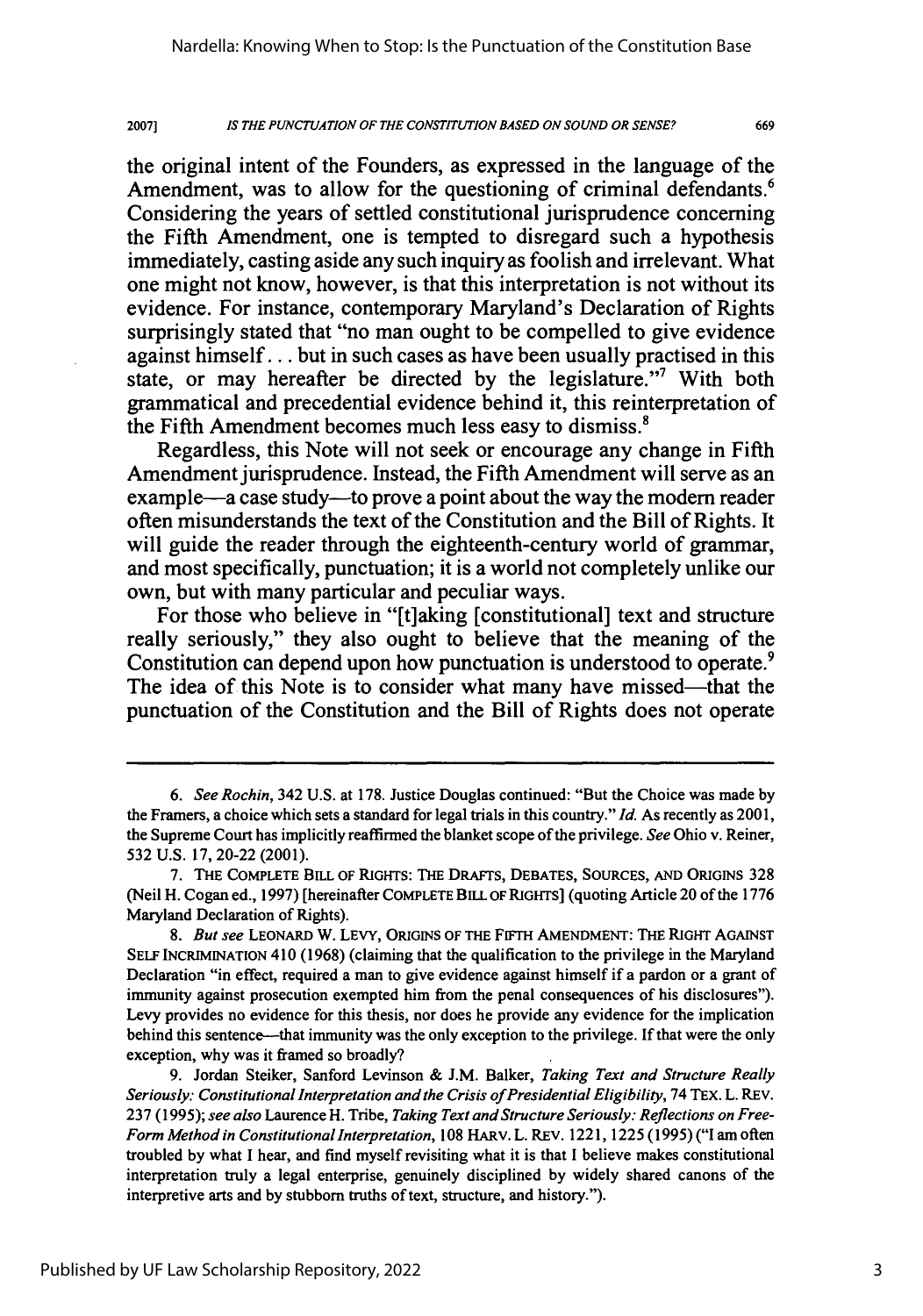under the same rules and governing concepts employed today, and that this discrepancy in usage can have serious consequences for contemporary constitutional interpretation. <sup>10</sup>

To that end, Part **II** of this Note will provide an overview of the punctuational history of the Fifth Amendment, laying a foundation for further analysis. Then, in Part **Il,** it will delve into the world of mid- to late-eighteenth-century punctuation and style, explaining the significant differences between now and then. Part **IV** will apply historical punctuation norms to the Fifth Amendment and attempt to make sense out of the seemingly inexplicable. Part V will include a brief selection of other strangely punctuated passages in the Constitution that this Note will argue are not so strange after all. Finally, Part VI will conclude **by** suggesting the importance and applicability of these observations to any interpretive philosophy of the Constitution.

### **II.** THE DRAFTING HISTORY OF THE FIFTH AMENDMENT

### *A. The Punctuation of the Drafting Process*

When one first sees the interpretation of the Fifth Amendment suggested above, one is tempted to ask: **Why** didn't the drafters just put a semicolon there like they did for the other clauses? Well, the funny thing is, at first, they did. Virginia was the first<sup>11</sup> state truly to enact the privilege; $^{12}$  in fact, the clause in the Bill of Rights being the grandson of  $\alpha$  clause in the celebrated Virginia Declaration of Rights.<sup>13</sup> It was, however, not an exact duplication.<sup>14</sup> One pertinent difference stands out:

670

**<sup>10.</sup>** It is not fair to say that *everyone* has missed the "odd" punctuation of the Constitution; it has not gone unnoticed, it just has never been explained satisfactorily. For a more detailed discussion, see *infra* note **99** (explaining the many theories and ideas concerning the strangeseeming practices of the Founders).

*<sup>11.</sup> See* LEVY, *supra* note **8,** at 405 (quoting George Mason, the author of the Virginia Declaration, who remarked, "'This was the first thing of the kind upon the continent **.... '").**

<sup>12.</sup> There is a bit of argument over the nature of the "privilege" against self-incrimination. Many prefer to term it a "right." *See id.* at vii (comparing self-incrimination to the other rights, like freedom of religion, and explaining that the term privilege means something that is granted **by** the government but is nevertheless revocable). This Note takes no stance on the propriety of any usage but will continue to use the term "privilege" for the sake of history and clarity.

**<sup>13.</sup>** *See id.* at 420 ("The initial proposal for a bill of rights, **by** [John] Lansing, consisted of three sections: one securing the rights of life and liberty in general, another vesting sovereignty in the people, and the third a verbatim statement of Section **8** of the Virginia Declaration of Rights."). Section **8** of the Virginia Declaration is set forth in its entirety at *infra* note 14. *See also* **LEVY,** *supra* note **8,** at 409 (explaining that the Virginia Declaration was the "model for other states and for the United States Bill of Rights").

<sup>14.</sup> Section **8** of the **1776** *Virginia Declaration of Rights* read: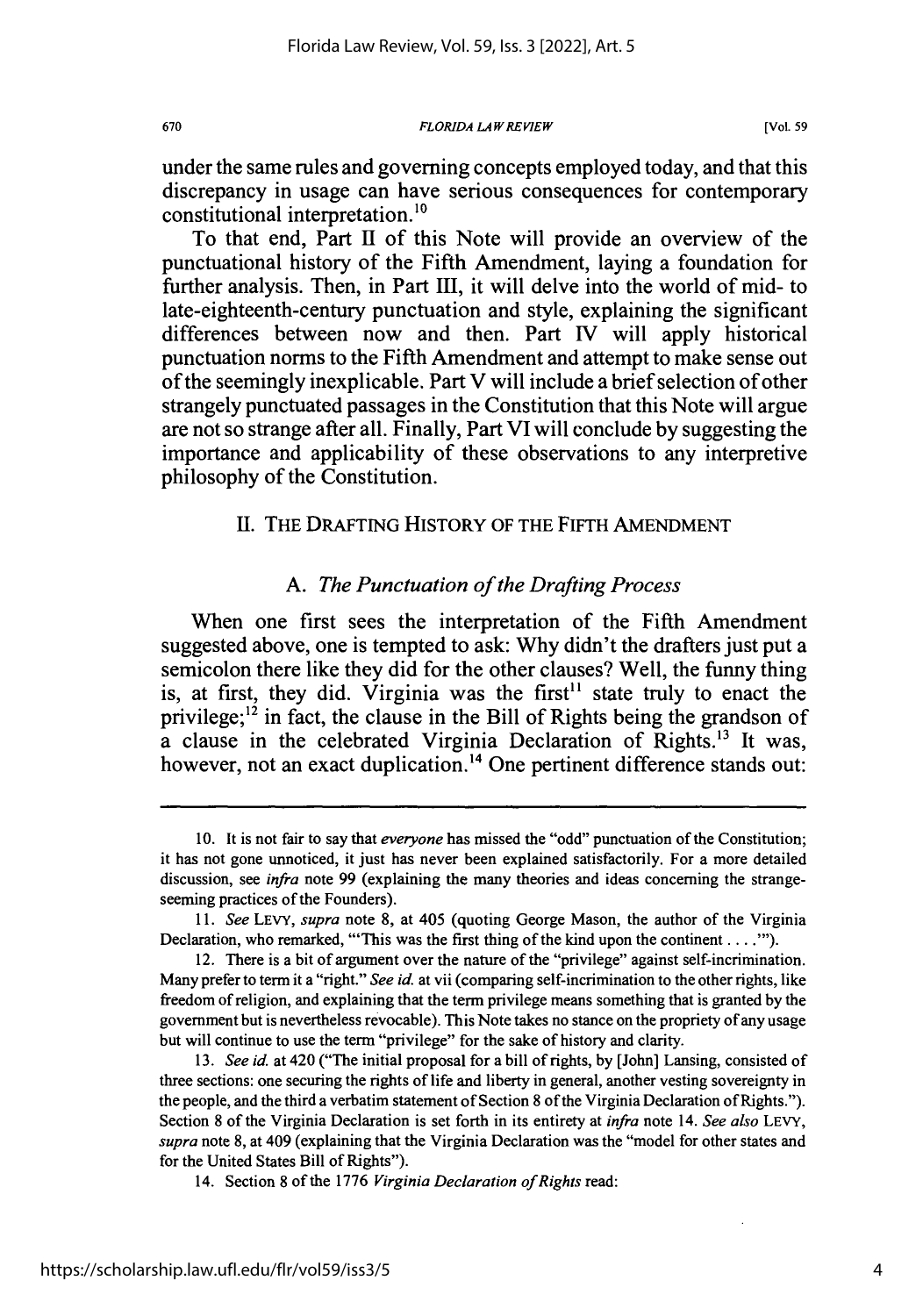*IS THE PUNCTUATION OF THE CONSTITUTION BASED ON SOUND OR SENSE?* **2007]**

Section **8** of the Virginia Declaration of Rights did in fact include a semicolon between its Self-Incrimination Clause and its "law of the land" clause<sup>15</sup> (progenitor of the up-and-coming Due Process Clause). <sup>16</sup> During the years immediately after the Declaration of Independence, six other state constitutions followed Virginia and also ended their selfincrimination clauses with either a semicolon or period.17 **Of** these six, two mirrored the Virginia formulation nearly verbatim and similarly used a semicolon to divide the privilege from the "law of the land" clause.<sup>18</sup>

When James Madison first presented the original rough draft of the Amendment before the First Congress on June **8, 1789,** he too included a dividing semicolon.'9 **By** July **28,** however, the House Committee drafted a significant rewrite. The Committee replaced all semicolons save one with commas and specifically removed the semicolon dividing the Self-

> THAT in all capital or criminal prosecutions a man hath a right to demand the cause and nature of his accusation, to be confronted with the accusers and witnesses, to call for evidence in his favour, and to a speedy trial by an impartial jury of his vicinage, without whose unanimous consent he cannot be found guilty, nor can he be compelled to give evidence against himself; that no man be deprived of his liberty except by the law of the land, or the judgment of his peers.

**15.** COMPLETE BILL OF RIGHTS, supra note 7, at 330. As is self-evident, the Fifth Amendment and Section 8 are different; but the resemblance is clear and definite. *Id.*

16. *See* Hurtado v. California, 110 U.S. 516, 534 (1884) ("Due process of law in the [Fifth Amendment] refers to that law of the land . . . .").

17. The six states were Delaware, Massachusetts, New Hampshire, North Carolina, Pennsylvania, and Vermont. *See* COMPLETE BILL OF RIGHTS, *supra* note 7, at 328-30.

18. The two copycats were Vermont and Pennsylvania. *See id.* at 329-30. Vermont's Constitution of 1777 read: "[N]or can he be compelled to give Evidence against himself; nor can any man be justly deprived of his Liberty, except by the Laws of the Land, or the Judgment of his Peers." *Id.* at 330. Pennsylvania's 1776 Constitution read: "[N]or can he be compelled to give evidence against himself; nor can any man be justly deprived of his liberty except by the laws of the land, or the judgment of his peers." *Id.* at 329. *But see id.* (reprinting the later Pennsylvania Constitution of 1790 which, as amended, read, "That he cannot be compelled to give evidence against himself, nor can he be deprived of his life, liberty, or property, unless by the judgment of his peers, or the law of the land"). The amended Constitution of 1790 removed all semicolons and replaced them with commas, with no apparent rhyme or reason. *Id.* A possible rationale behind this type of switch will be one focus of this Note.

19. *Id.* at 315. Madison's first proposal read:

No person shall be subject, except in cases of impeachment, to more than one punishment, or one trial for the same offence; nor shall be compelled to be a witness against himself; nor be deprived of life, liberty, or property without due process of law; nor be obliged to relinquish his property, where it may be necessary for public use, without a just compensation.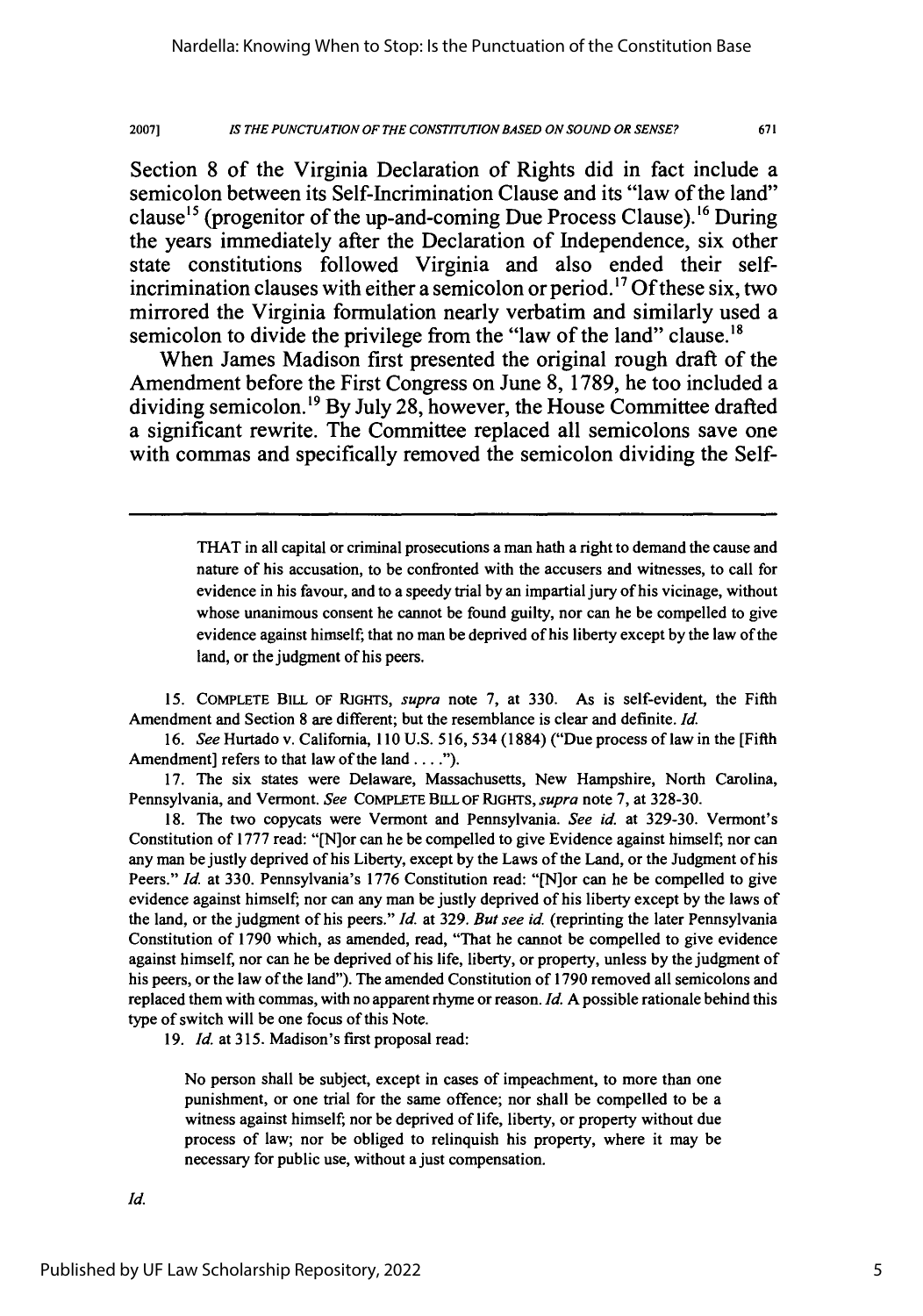#### *FLORIDA LAW REVIEW*

**[Vol. 59**

Incrimination Clause from the Due Process Clause.<sup>20</sup> On August 17, the Congressional Register included further rewrites and, this time, no semicolons at all—only commas.<sup>21</sup> By August 21, the House Journal reported yet another significant rewrite, this time liberally including semicolons to divide all major clauses.22 The August **25** Senate Consideration, however, removed the semicolon and once again replaced it with a comma.23 The Senate Resolution of September **9,** which significantly revised the Amendment yet again, retained the comma and reported the Amendment exactly as we read it today.<sup>24</sup> The Enrolled

No person shall be subject, except in case of impeachment, to more than one trial or one punishment for the same offence, nor shall be compelled to be a witness against himself, nor be deprived of life, liberty, or property without due process of law; nor shall private property be taken for public use without just compensation.

*Id.* Notice also that in this draft no comma separates the words "property" and "without."*Id. 21. Id.* (citing 2 **CONG.** REG. 224 (1789)). The *Congressional Register* read:

The 5th clause of the 4th proposition was taken up, viz. "no person shall be subject, [sic; except] in case of impeachment, to more than one trial or one punishment for the same offence, nor shall be compelled to be a witness against himself, nor be deprived of life, liberty, or property, without due process of law, nor shall private property be taken for public use without just compensation.

*Id.* Notice that in the version immediately above, only a comma separates the Just Compensation Clause from the Self-Incrimination Clause. *Id.*

22. *Id.* at 318. The *House Journal* read:

No person shall be subject, except in case of impeachment, to more than one trial or one punishment for the same offence; nor shall he be compelled in any criminal case to be a witness against himself; nor be deprived to life, liberty or property, without due process of law; nor shall private property be taken for public use, without just compensation.

*Id.*

23. *Id. The Rough and Smooth Senate Journals* of August 25 both read:

No person shall be subject, except in case of impeachment, to more than one trial, or one punishment for the same offense; nor shall be compelled in any criminal case, to be a witness against himself, nor be deprived to life, liberty or property, without due process of law; nor shall private property be taken for public use without just compensation.

*Id.*

24. *Id.* Although the Amendment would be published many more times before finally going to print, the missing semicolon would not appear again until one version of the printed *Statutes at*

<sup>20.</sup> *Id.* at 316. The *House Committee of Eleven Report* read: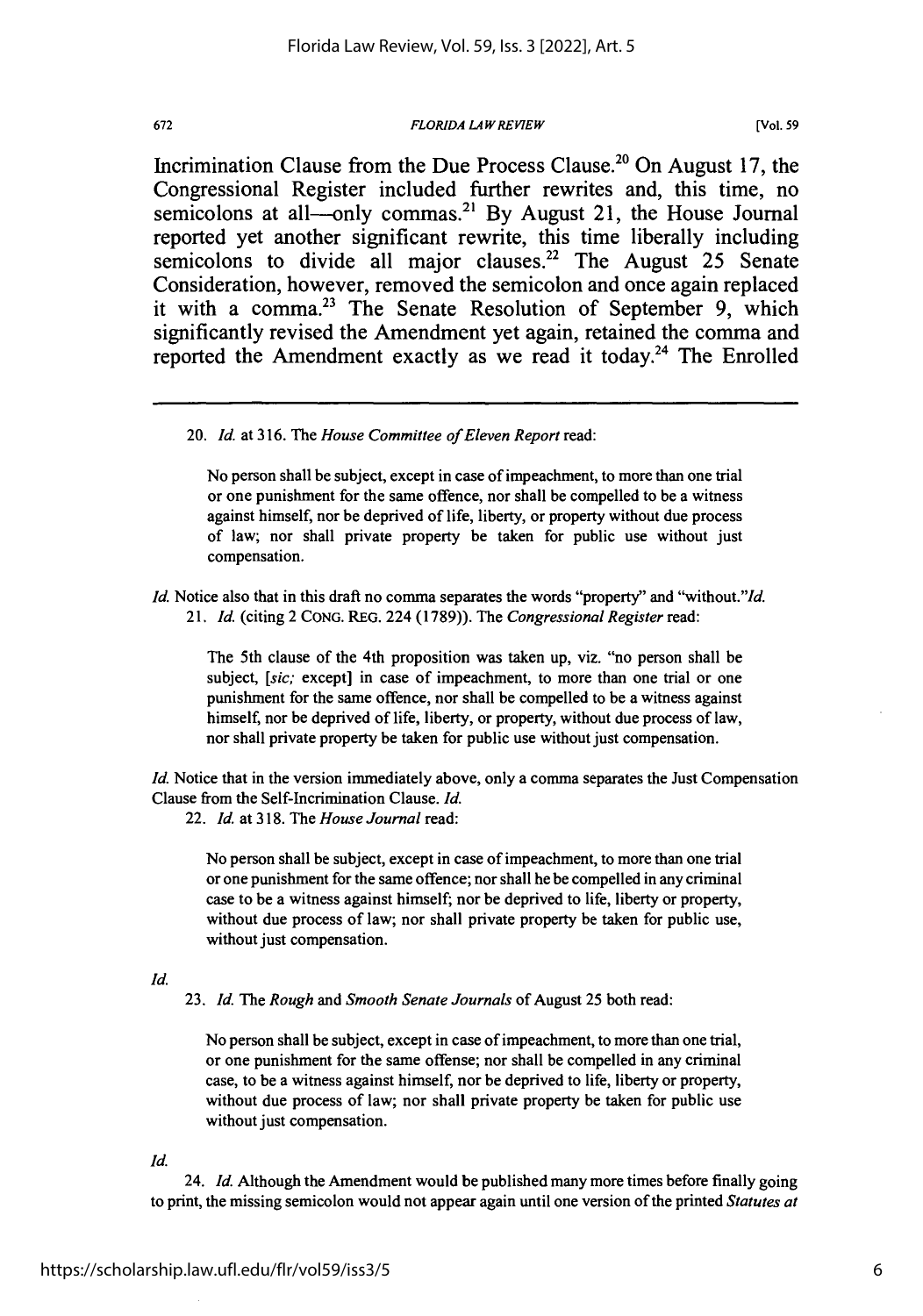2007]

673

Resolution of September **28,** the final publicized version before printing, again reflected the ultimate punctuation.<sup>25</sup>

# *B. The Punctuation of Compromise?*

What is to be made of this chaotic and seemingly inexplicable punctuation? Is it possible that there was a compromise—that there might have been arguments for and against a blanket privilege against selfincrimination? Perhaps. The privilege was certainly not just qualified in Maryland, considering that four colonies did not even have constitutions, let alone enacted rights and privileges.<sup>26</sup> In fact, an Originalist could easily interpret this legislative history as evidence that the missing semicolon was purposely left out, and for the apparent reason that coerced self-

No Person shall be held to answer for a capital, or otherwise infamous crime, unless on a presentment or indictment of a Grand Jury, except in cases arising in the land or naval forces, or in the militia when in actual service in time of war or public danger; nor shall any person be subject for the same offence to be twice put in jeopardy of life or limb; nor shall be compelled in any criminal case, to be a witness against himself, nor be deprived of life, liberty, or property, without due process of law; nor shall private property be taken for public use without just compensation.

#### *Id.*

25. *Id.* The Amendment went to print in volume 1 of the *Statutes at Large* in two different places, page 21 and page 98. *Id.* Interestingly, while the version on page 98 is identical to the final Amendment, the version on page 21 surprisingly brought back the dividing semicolon! *Id.* The two versions have only one other discrepancy, and that discrepancy is again punctuational. *Id.* The page-98 version, which eventually became the official Amendment, contains a comma in the phrase "[n]o person shall be held to answer for a capital, or otherwise infamous crime." *Id.* The page-21 version omits it. *Id.* It is most likely that these discrepancies were either typos or the stylistic choices of a different, unofficial editor. Under today's heavily syntactic view of punctuation, the inserted comma after "capital" is obviously irregular. However, viewed under the eighteenthcentury rules for punctuation, the comma was not irregular at all and was purely a matter of stylistic choice. This assertion is one of the main points of this Note. *See infra* Part IV.

26. *See* LEVY, *supra* note 8, at 409-10. The four states without constitutions were Georgia, New Jersey, New York, and South Carolina. *Id.* at 410. Levy argues that in spite of the lack of a formally enacted privilege, these states nevertheless enforced the privilege by extension of the common law; his assertion is not supported by any direct evidence but is inferred from the way the other rights and privileges were treated. *Id.* at 410-11. *But see* Eben Moglen, *Taking the Fifth: Reconsidering the Origins of the Constitutional Privilege Against Self-Incrimination,* 92 MICH. L. REv. 1086, 1120 (1994) (attacking Levy's explanations for why four states refused to enact any version of the privilege). Even Levy, an ardent proponent of the privilege, admits that the privilege was often ignored during the Revolutionary War, even in the states that had explicitly enacted it. LEVY, *supra* note 8, at 412-13.

*Large* (mistakenly?) added it back. *See id.* at 318-26; *infra* note 25 (discussing the discrepancy in *the Statutes at Large).* COMPLETE BILL OF RIGHTS, *supra* note 7, at 321. The *Senate Pamphlet* read: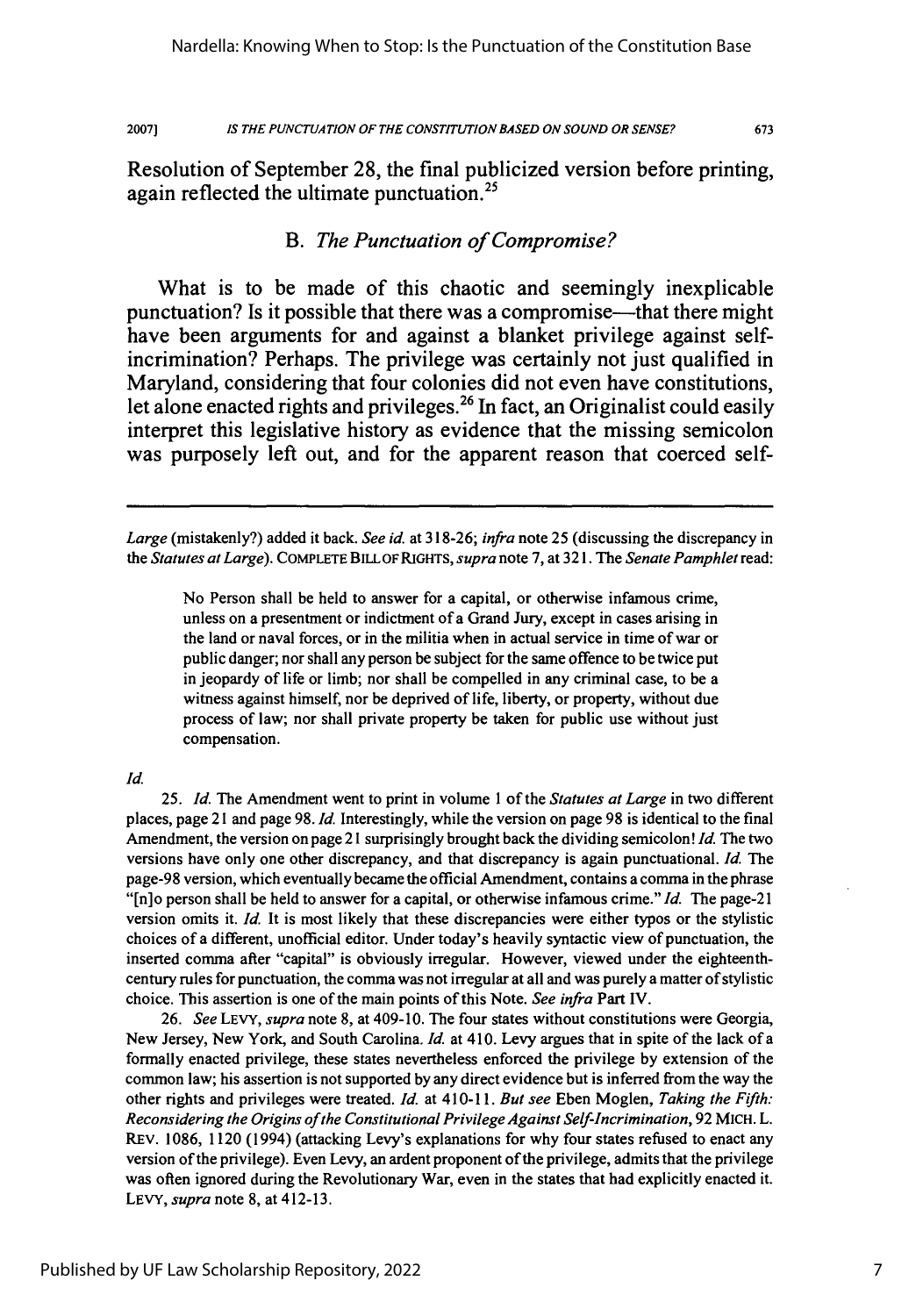incrimination was not intended to be wholly prohibited.<sup>27</sup>

The early jurisprudence of the Supreme Court would not sway much toward either opinion, since no one even cited the privilege in oral arguments until 1866;<sup>28</sup> the Court preferred instead, as in the Burr conspiracy, to protect a defendant or witness from self-incrimination based only on common-law practice.<sup>29</sup> In fact, there is not much primary evidence either way.<sup>30</sup> It was not until much later in our history that the privilege came to get much attention at all.

Looking at this legislative history and employing modem syntactic punctuation, it is certainly imaginable that either a Textualist or an Originalist could argue, justifiably, for a reinterpretation. With the dearth of primary-source evidence, it might be hard to logically refute such an

28. The first case in which the Court considered arguments concerning the Self-Incrimination Clause was *Ex Parte* Garland, 71 U.S. (4 Wall.) 333, 374-77 (1866). The Court in *Garland* invalidated a statute that disbarred from the Supreme Court bar any attorney who would not take an oath swearing he had never supported anyone taking arms against the United States, effectively disbarring any former Confederates. *See id.* at 381. *Garland* is famous for construing the statute as an ex post facto law and a bill of attainder; however, less well known is that the law was also implicitly held to be in conflict with the Self-Incrimination Clause. *Id.* at 374-77.

29. *See* LEVY, *supra* note 8, at 429. The earliest federal case on the privilege in general was United States v. Goosely, **25** F. Cas. 1363, 1364 (C.C.D. Va.) (No. 15,230) (undated). See LEVY, *supra* note 8, at 429. In *Marbury v. Madison,* **5** U.S. (1 Cranch) 137 (1803), Chief Justice Marshall upheld the privilege with no mention of the Fifth Amendment. *See* LEVY, *supra* note 8, at 429. In United States v. Burr (Burr's Trial), 25 F. Cas. 38, 39 (C.C.D. Va. 1807) (No. 14,692e), Chief Justice Marshall, sitting on the Circuit Court of the United States for the District of Virginia, upheld the privilege but did not once mention the Fifth Amendment, instead declaring the privilege "a settled maxim of law." LEVY, *supra* note 8, at 429. *But see* Blau v. United States, 340 U.S. 159, 161 (1950) (implying, likely erroneously, that in the *Burr Trial* Chief Justice Marshall did in fact rely on the Fifth Amendment).

**30.** *See* ALFREDO GARCIA, **THE** FIFTH **AMENDMENT:** A COMPREHENSIVE APPROACH 17-18 (2002). Garcia, a top Fifth Amendment scholar, claims:

What can be discerned from the sparse historical record is that the framers and those who ratified the self-incrimination clause believed that torture was an unacceptable way of "extorting" a confession from a criminal suspect...

Apart from this conclusion, nothing else is definite about what the privilege may have meant at the time of ratification. Shifting definitions and applications betrayed uncertainty about the extent and scope of the right....

**...** At best, what we can glean from the historical record is a fluid and perhaps ambiguous perception of just what the privilege meant.

674

 $\cdots$ 

<sup>27.</sup> *See* Antonin Scalia, *Originalism: The Lesser Evil,* 57 U. CIN. L. REV. 849, 856 (1989) (explaining that Originalism entails "the consideration of an enormous mass of material-in the case of the Constitution and its Amendments, for example, to mention only one element, the records of the ratifying debates in all the states"). The drafting history of an amendment is certainly one of the elements an Originalist would look to for evidence.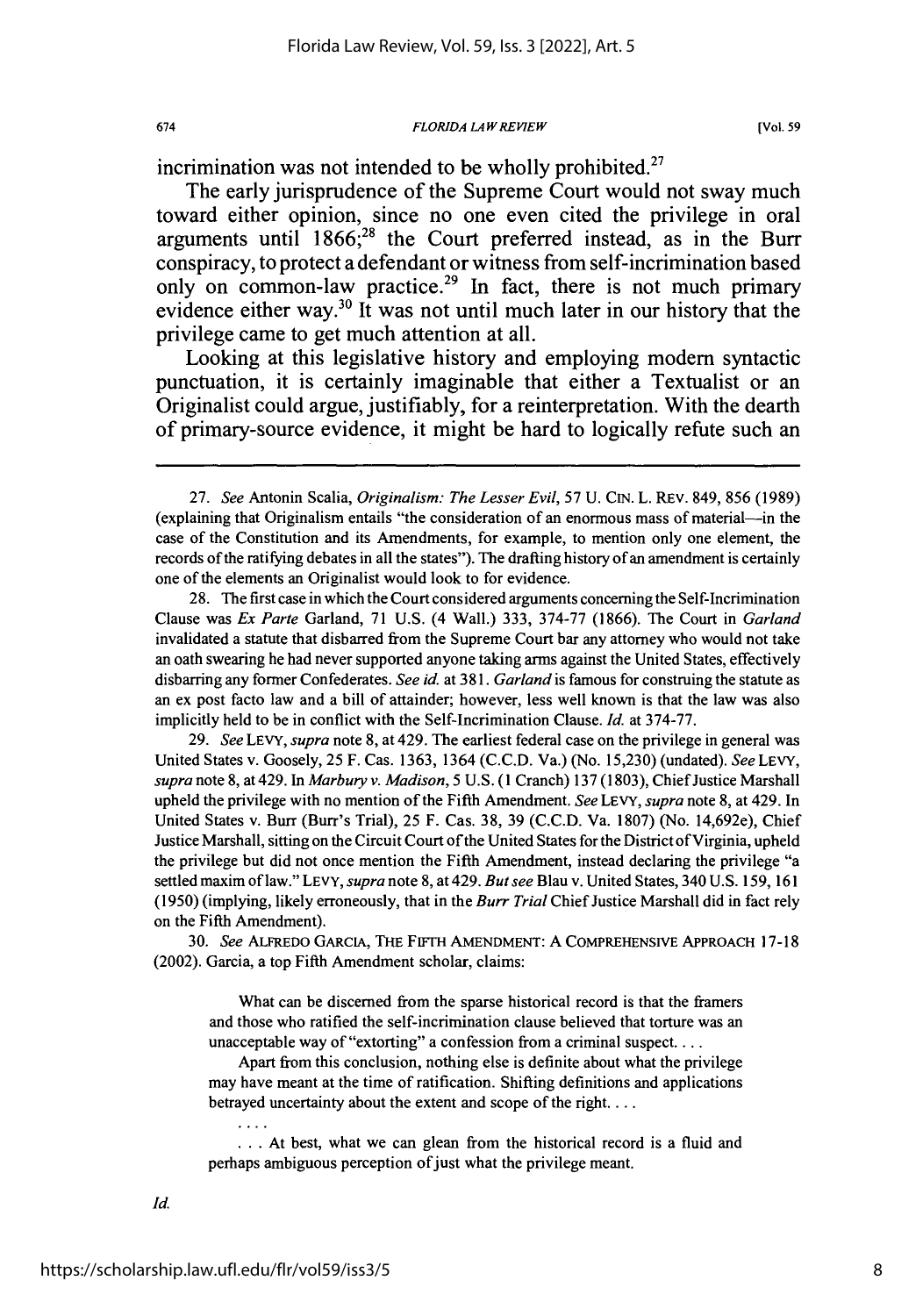2007] *IS THE PUNCTUATION OF THE CONSTITUTION BASED ON SOUND OR SENSE?*

argument.3' Instead, the best arguments that immediately spring to mind against such a reinterpretation seem to be stare decisis and the intuition that we just know what the Founders meant, and that they meant a blanket privilege.<sup>32</sup> As alluded to before, however, there is another argument-an argument based on the premise that the punctuation system espoused **by** the Founders significantly differed from that of today.

# III. HISTORICAL AND CURRENT PUNCTUATION: LISTENING TO THE MUSIC OF LANGUAGE

### *A. The General History of Punctuation*

Today's experts generally accept that punctuation was first invented as a means of indicating the places in the text for the reader to pause while reading aloud<sup>33</sup> since, strangely enough, reading silently is a rather modern concept.34 In fact, the punctuation of the early Romans was entered **by** the readers, not the authors.<sup>35</sup> It was on account of the drop in standards of education that writers started putting in punctuation marks at all; less educated readers needed the help.36 Whereas today we use a **highly** regulated syntactic system of punctuation, the original view of punctuation

34. Hall, *supra* note 33, at 9.

36. Hall, *supra* note 33, at 9.

*<sup>31.</sup> Compare id.* (declaring the Founders' intent to be ambiguous), *with* **LEVY,** *supra* note 8, at 432 (stating that "the Fifth Amendment reflected [the] judgment that in a free society... the determination of guilt or innocence by just procedures, in which the accused made no unwilling contribution to his conviction, was more important than punishing the guilty"). Levy does admit, however, that "nothing can be found of a theoretical nature expressing a rationale or underlying policy for the right in question or its reach." LEVY, *supra* note 8, at 430; *see also supra* note 30 (explaining the lack of primary evidence concerning the original understanding of the Self-Incrimination Clause).

<sup>32.</sup> The principle of stare decisis speaks for itself. As to the intuition, Levy claims the founding fathers considered the privilege "a self-evident truth needing no explanation." LEVY, *supra* note 8, at 430. Since he admits he has no direct evidence of this, he is apparently working off an intuition that he has developed from looking at the totality of the facts. *Id.*

<sup>33.</sup> Nigel Hall, *Learning About Punctuation: An Introduction and Overview, in* **LEARNING ABOUT PUNCTUATION** 5, 9 (Nigel Hall & Anne Robinson eds., 1996); *see also* Walter J. Ong, *Historical* Background of *Elizabethan and Jacobean Punctuation Theory,* 59 PMLA 349, 350-51 (1944) (concluding that, in the context of examining Diomedes' *Ars Grammatica,* Cassiodorus' *Institutio de Arte Grammatica, and Dositheus' Ars Grammatica,* "[i]t is clear from the grammarians that [punctuation] marks were designed primarily to meet the demands of oral reading"). *But see* M. B. PARKES, **PAUSE AND** EFFECT: AN **INTRODUCTION** TO THE HISTORY OF **PUNCTUATION IN** THE WEST 66 (1993) (discussing the punctuation of the Romans and stating that "[t]he function of pauses in reading aloud was not simply to provide opportunities to take breath, or to emphasize particular cadences or metres, but primarily to bring out the meaning of a text"). Ong, on the other hand, considers any such evidence "coincidental." Ong, *supra,* at 351.

<sup>35.</sup> *Id; see also* PARKES, *supra* note 33, at 68.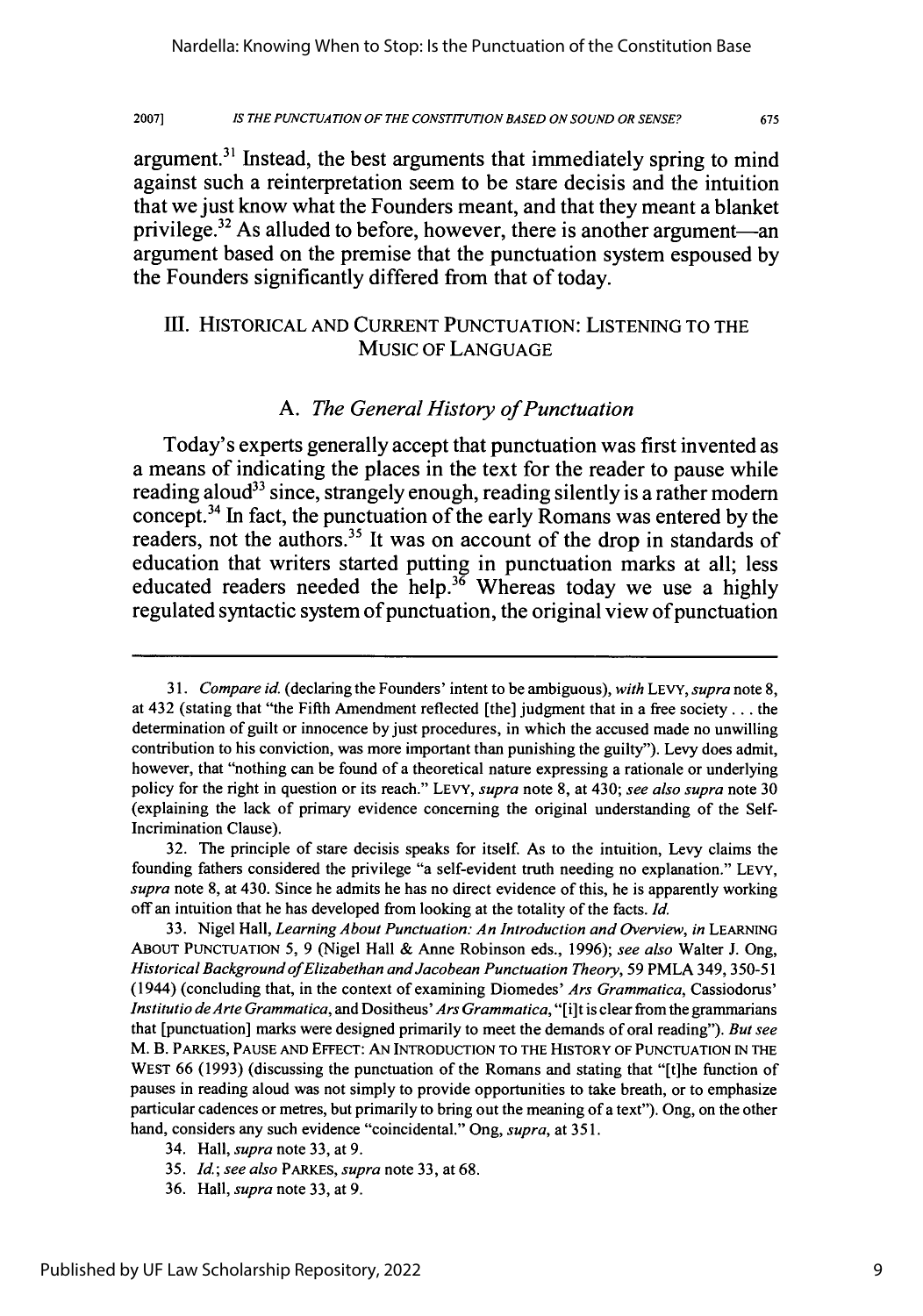was quite the opposite.<sup>37</sup> Punctuation was for marking pauses for breath and for marking emphasis, being in nature prosodic, rhetorical, or elocutionary,  $38$  rather than syntactic. This tradition continued for centuries, and it was not until the seventeenth century that commentators began to argue for a syntactic approach.<sup>39</sup> Surprisingly, many if not most scholars believe that the original punctuation of Shakespeare was entirely elocutionary.<sup>40</sup>

Syntactic punctuation—the idea that punctuation's purpose is to delineate the different grammatical units of a sentence<sup> $\bar{a}_1$ </sup>-caught on slowly, as grammar continued to be thought of as a means for employing mainly rhetorical effects.<sup>42</sup> In the seventeenth century, syntactic punctuation was beginning to take root, but the mid-eighteenth century saw a backlash against it in what has been termed "The Elocutionary Revolution" or "The Elocutionary Movement."<sup>43</sup> This was a time of great

41. *See* Vivian Salmon, English *Punctuation Theory 1500-1800,* **106 ANGLIA 285, 287 (1988)** (defining syntactic punctuation as "representing the structure of the sentence, i.e. the 'logical' or 'grammatical' function which conveys meaning").

42. *See* **id.** at **300.** For those not grammatically inclined, an example ofrhetorical punctuation is in order. Try comparing the statement, "[t]he master beat the scholar with a strap," to the statement, "[t]he master beat the scholar, with a strap." The former is rapid and matter-of-fact while the latter is indignant and staccato. FOWLER & FOWLER, *supra* note 40, at **230.** Rhetorical punctuation is not dead; it is just no longer dominant. *See infra* notes **95-97** and accompanying text.

43. *See* JAY **FLIEGELMAN, DECLARING INDEPENDENCE: JEFFERSON, NATURAL LANGUAGE, AND** THE CULTURE OF PERFORMANCE 2 **(1993)** (discussing the new rhetorical ideal, where "[a]ccording to the rhetoricians of what came to be called 'the elocutionary revolution', th[e] new language was composed not of words themselves, but of the tones, gestures, and expressive countenance with which a speaker delivered those words"); Salmon, *supra* note 41, at **300** (containing a chapter entitled *Rhetorical Function of Pointing: The Eighteenth Century Revival).* Punctuation was a large focus of this movement and came to be seen more as 'performative' than 'oral,' if this author may be allowed a hearsay metaphor.

<sup>37.</sup> *See supra* note 33.

<sup>38.</sup> These terms will all be used interchangeably, in spite of their subtle differences in definition. They all reflect the idea that punctuation primarily conveys the length of time taken to pause, and not logic; even Parkes admits that "[o]riginally punctuation was regarded as a guide to the oral performance of the written record of the spoken word." PARKES, *supra* note **33,** at **68.**

**<sup>39.</sup>** *See* **29** THE NEW ENCYCLOPAEDIA BRITANNICA **1050** (15th ed. **2005)** ("It was Ben Jonson, in his [circa **1617]** *English Grammar...* who first recommended syntactical punctuation in England.").

<sup>40.</sup> *See* H. W. FOWLER & F. **G.** FOWLER, THE KING'S ENGLISH **230 (3d** ed. 1931) (stating that "anyone who will look at an Elizabethan book with the original stopping will see how far they have moved: the old stopping was frankly to guide the voice in reading aloud"); Ong, *supra* note **33,** at **359-60** (claiming that punctuation of the Elizabethan era was quasi-elocutionary and better termed "physiological," being wholly determined **by** the "exigencies of breathing"). *But see* **C. C.** Fries, *Shakespearian Punctuation, in* UNIVERSITY OF MICHIGAN **STUDIES** IN SHAKESPEARE, **MILTON AND** DONNE **67, 67-86 (1925)** (arguing that the contrast between rhetorical and grammatical punctuation is too simplistic). *See generally* PERCY **SIMPSON,** SHAKESPEARIAN PUNCTUATION **(1911)** (positing the assertion that Shakespeare's punctuation was entirely elocutionary).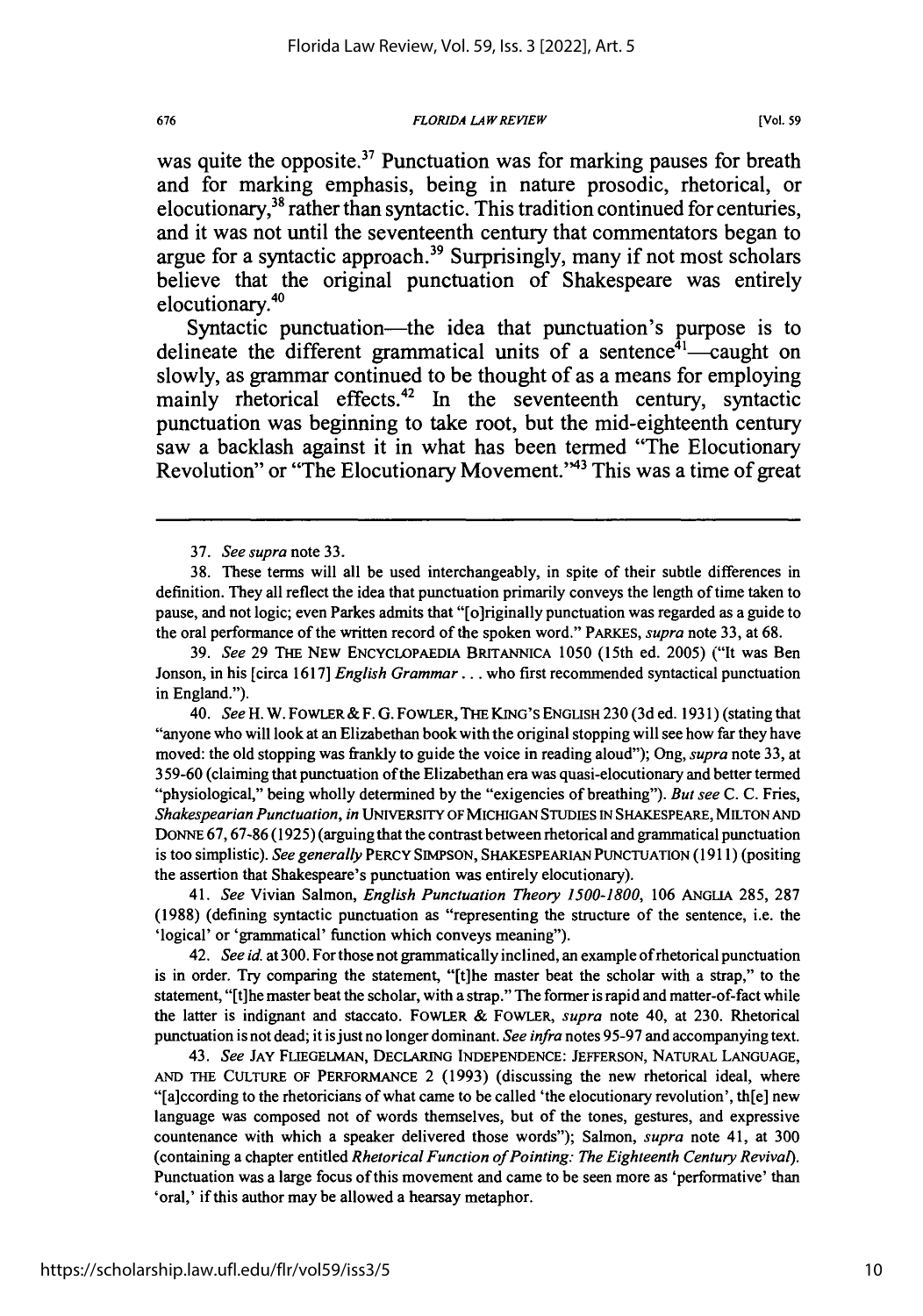2007] *IS THE PUNCTUATION OF THE CONSTITUTION BASED ON SOUND OR SENSE?* **677**

focus on the prosodic nature, or the "melody," of speech.<sup>44</sup> This was an era when philosophers and rhetoricians urged writers and speakers to give great care to the cadence of their works, $45$  and this was the age and context of the Founders and of the drafting of the Constitution.<sup>46</sup> In fact, an elocutionary or prosodic philosophy of punctuation came to overshadow the emerging syntactic view" so greatly that in **1786,** David Steel was driven to complain: "Grammar, which ought to be the basis of punctuation, has seldom been considered as adequate to the purpose: too much accommodation [is given] to the reader, and too little attention to grammatical construction.<sup>348</sup> Steel, a proponent of the syntactic view, was displeased with what he considered the pervasive use of prosodic punctuation.49 This elocutionary view of punctuation was encouraged **by** the writers of numerous general grammars. $50$ 

# *B. The Eighteenth-Century English Grammars*

One of the most influential grammars of the times, Bishop Lowth's 1762 *English Grammar*,<sup>51</sup> advocated usages both syntactic and prosodic,<sup>52</sup>

46. *See* FLIEGELMAN, *supra* note 43, at 28-35 (connecting the Elocutionary Movement to the Founders); PARKES, *supra* note 33, at 92 (claiming that the most important significance of the lateeighteenth-century tension between syntactic and rhetorical punctuation "probably lies in its effect on the practice of influential authors" because "[i]n the second half of the eighteenth century such authors analysed their discourse and applied punctuation according to the nature of the style employed in particular contexts much more obviously than before"). If Parkes is right, then it is highly likely that the Founders were significantly influenced by this movement and tailored the punctuation in their writings to accord with rhetorical and prosodic functions.

- 49. *See* Salmon, *supra* note 41, at 300.
- 50. *See id.* at 300-01.

51. R. C. Alston, *Introductory Note* to ROBERT LOwTH, A SHORT INTRODUCTION TO ENGLISH GRAMMAR (photo. reprint 1969) (1762) (declaring Lowth's grammar "probably the most influential, and widely used text-book for the rudimentary instruction of English produced in the eighteenth century"). Alston continues: "It was the basis for numerous other grammars published between 1763 and 1840, and could claim a distinct authority which no other grammar had before Webster." *Id.*

52. PARKES, *supra* note 33, at 92 (explaining that "[a]n attempt at compromise may be seen in the discussion of punctuation by Bishop Lowth, where he presents a definition of punctuation which should have satisfied any elocutionist" but nevertheless proceeds to advocate certain rules "expressed not in terms of elocution but in terms of... structure and grammar"). For Bishop

<sup>44.</sup> Salmon, *supra* note 41, at 301.

<sup>45.</sup> **Id.;** *see also* Yvonne Merrill, *Joshua Steele, in* EIGHTEENTH-CENTURY BRITISH AND AMERICAN RHETORICS **AND** RHETORICIANS 220 (Michael G. Moran ed., 1994) (discussing Joshua Steele, an indirect founder of the Elocutionary Movement, who taught that "speech is a musical genus because it has melody and rhythm"). The melody of speech was described in terms like intonation, pause, emphasis, and rhythm, as well as cadence, note, point, rest, pause, and crotchets. Salmon, *supra* note 41, at 301-02.

<sup>47.</sup> *See* Salmon, *supra* note 41, at 300.

<sup>48.</sup> DAVID STEEL, ELEMENTS OF PUNCTUATION 1 (1786).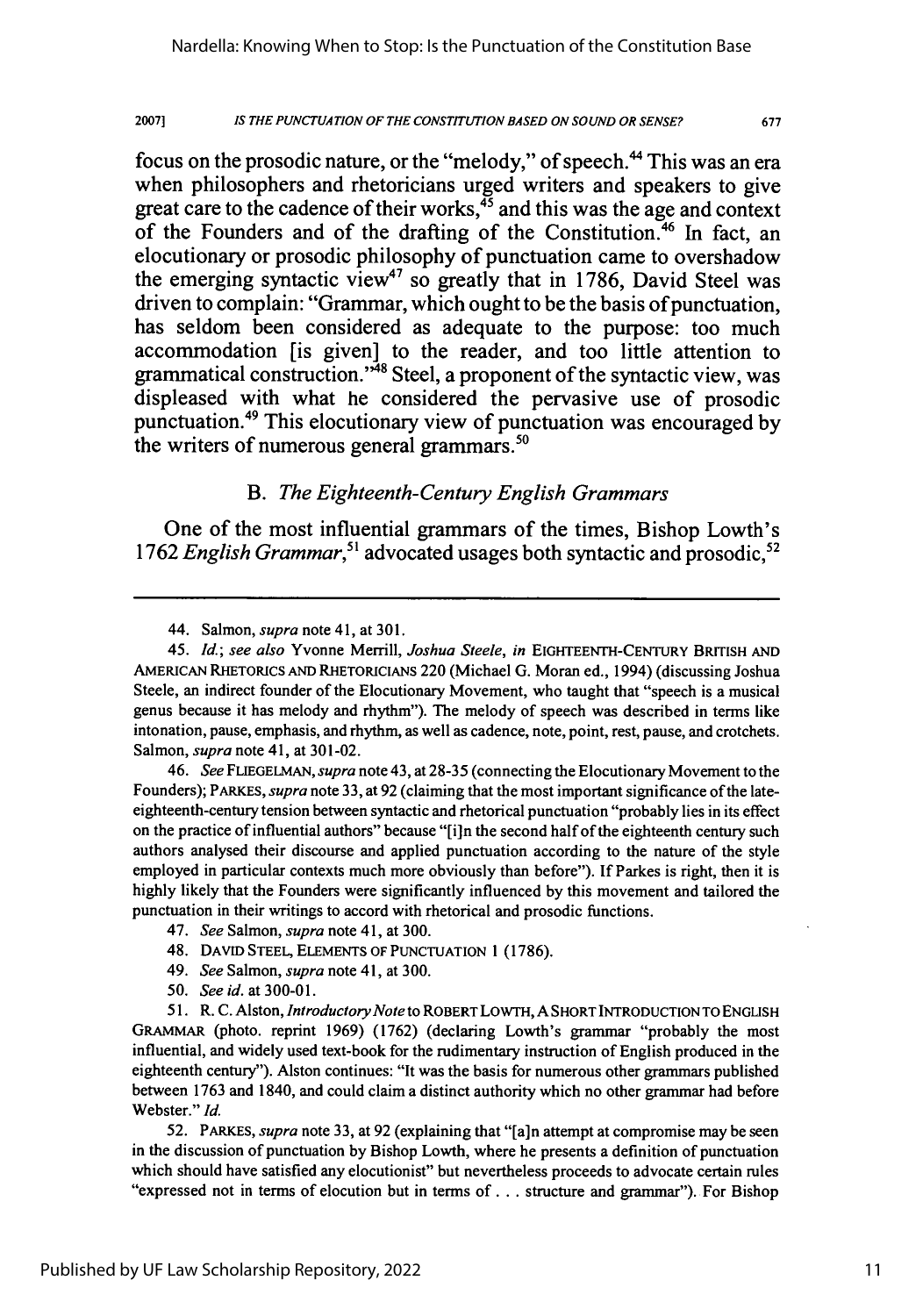but nevertheless defined punctuation as "the art of marking in writing the several pauses, or rests, between sentences, and the parts of sentences, according to their proper quality or proportion, as they are expressed in a just and accurate pronunciation."<sup>55</sup> Lowth continued: "As the several articulate sounds . . . are marked by Letters; so the rests and pauses between sentences and their parts are marked by Points."54 Though his examples betrayed syntactic influences, his core philosophy of punctuation remained elocutionary.<sup>55</sup>

Many grammarians of the time espoused a compromise view of punctuation, believing it to be both syntactic and prosodic.<sup>56</sup> James Greenwood's 1753 *Essay Towards a Practical Grammar* explained that punctuation marks "direct what Kind of Pause is to be observed."<sup>57</sup> Greenwood believed "that Writing, being the Picture or Image of *Speech,* ought to be adapted unto all the material Circumstances of it."<sup>58</sup> But he also wrote that "the Use of Stops is not only to mark the Distance of Time in pronouncing, but also to prevent any Confusion or obscurity in the Sense ... **,59** Lindley Murray's 1799 *English Grammar* suggested that "[t]here are two kinds of pauses: first, emphatical pauses; and next, such as mark the distinctions of the sense."60 Murray stated plainly that "[t]he primary use of points is to assist the reader in discerning the grammatical construction; and it is only a secondary object, that they regulate his pronunciation."<sup>61</sup> A generation earlier, James Gough's 1760 *A Practical Grammar of the English Tongue* explained that "[a]t a Comma, the Reader should pause while he can privately tell One; at a Semicolon, Two; at a Colon, Three; and at a Period, Four."<sup>62</sup> As will be discussed later, his quasi-musical approach was not uncommon.<sup>63</sup>

Lowth's definition of punctuation, see *supra* notes 51-53 and accompanying text.

53. *LOWTH, supra note* **51,** at 154.

55. *See supra* note 52.

*56. See* PARKES, *supra* note 33, at 92.

57. JAMES GREENWOOD, AN ESSAY TOWARDS A PRACTICAL ENGLISH GRAMMAR, DESCRIBING THE GENIUS AND NATURE OF THE ENGLISH TONGUE 241 (1753).

58. *Id.*

59. *Id.* at 240.

**60.** LINDLEY MURRAY, ENGLISH GRAMMAR, ADAPTED TO THE DIFFERENT CLASSES OF LEARNERS 199 (1799).

61. *Id.* at **201.**

62. JAMES GOUGH, A PRACTICAL GRAMMAR OF THE ENGLISH TONGUE 12 (1760).

63. *See infra* note 73 and accompanying text; *see also* LOWTH, *supra* note 51, at 158 (explaining the punctuation marks to represent pauses in the same proportion as the whole note, half note, quarter note, and eighth note in music); MICHAEL MAITTAIRE, THE ENGLISH GRAMMAR: OR, AN ESSAY ON THE ART OF GRAMMAR 31 (1712) ("One art often borroweth a Technical word from another .... Thus Grammar borrows from Musick . . . the word [from] Tone or Accent **.... ).**

678

<sup>54.</sup> *Id.*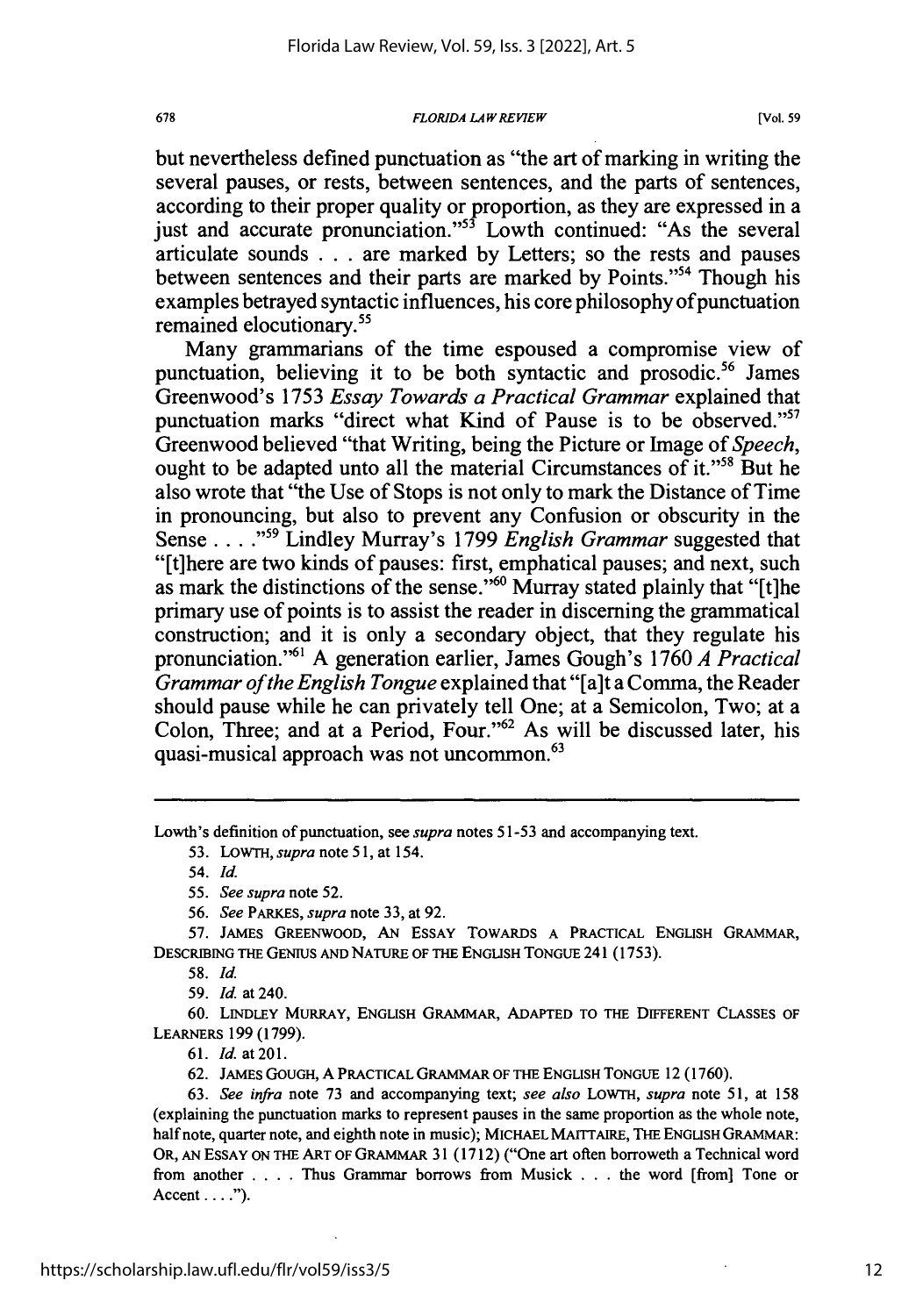2007]

#### *IS THE PUNCTUATION OF THE CONSTITUTION BASED ON SOUND OR SENSE?*

679

#### *C. The Many Essays on Punctuation*

The late eighteenth century saw a number of treatises published specifically on punctuation.<sup>64</sup> These treatises were even more inconsistent than the general grammars.65 James Burrow's 1772 *De Ratione et Usu Interpungendi* argued that

[t]he General Idea of *Pointing* seems to include nothing more than Marking *down upon Paper,* by different Signs or Notations, the *respective* Pauses which actually were or ought to be made in *pronouncing* the Words written or printed; together with like *Hints* for a *different Modulation of Voice,* where a just Pronunciation would require it.<sup>66</sup>

Burrow was silent on the role of syntax. On the other hand, the 1785 *Essay on Punctuation* by Joseph Robertson took a completely syntactic view, describing punctuation as "the art of dividing compounded sentences in proper places."67 In fact, when the aforementioned David Steel wrote *Elements of Punctuation* in 1786, he systematically attacked Robertson's *Essay.68* But, as mentioned before, Steel, like Robertson, was a vocal proponent of the syntactic view.69 In *Elements,* Steel explicitly rejected the prosodic view when he forcefully argued that "[p]unctutation should lead to the sense; the sense will guide to modulation and emphasis **....** Though both authors treated punctuation as completely syntactic, they did not agree on much else.<sup>71</sup> As can be seen, punctuation was not immune to the general eighteenth-century culture of intellectual upheaval.<sup>72</sup>

67. *See* **JOSEPH** ROBERTSON, **AN** ESSAY **ON PUNCTUATION** 18 (photo. reprint 1969) (1785).

68. *See generally* **STEEL,** *supra* note 48 (containing a split-page format where the pages on the left are verbatim copies of pages from Robertson's *Essay* and the pages on the right are Steel's own criticisms of the pages on the left). In fact, the full title of Steel's work is *Elements of Punctuation: Containing Remarks on an "Essay on Punctuation " and Critical Observations on Some Passages in Milton. Id.*

69. *See supra* notes 47-48 and accompanying text; *infra* note 70 and accompanying text.

70. *See* **STEEL,** *supra* note 48, at 34.

72. *See infra* note 81.

*<sup>64.</sup> See* Salmon, *supra* note 41, at 285-86.

<sup>65.</sup> The works were inconsistent both internally and with respect to other works. This internal schizophrenic attitude is well summed up by Parkes. *See supra* note 56 and accompanying text (explaining the "compromise" view that pervaded many of the general English grammars of the times).

<sup>66.</sup> JAMES BuRRow, DE RATIONE **ET** USU **INTERPUNGENDI: AN** ESSAY **ON** PUNCTUATION 8 (1772).

<sup>71.</sup> *See* **STEEL,** *supra* note 48, at 2 (explaining that his purpose in writing *Elements* was to "proceed to examine those rules, in [Robertson's] 'Essay on Punctuation,' that appear to me defective...").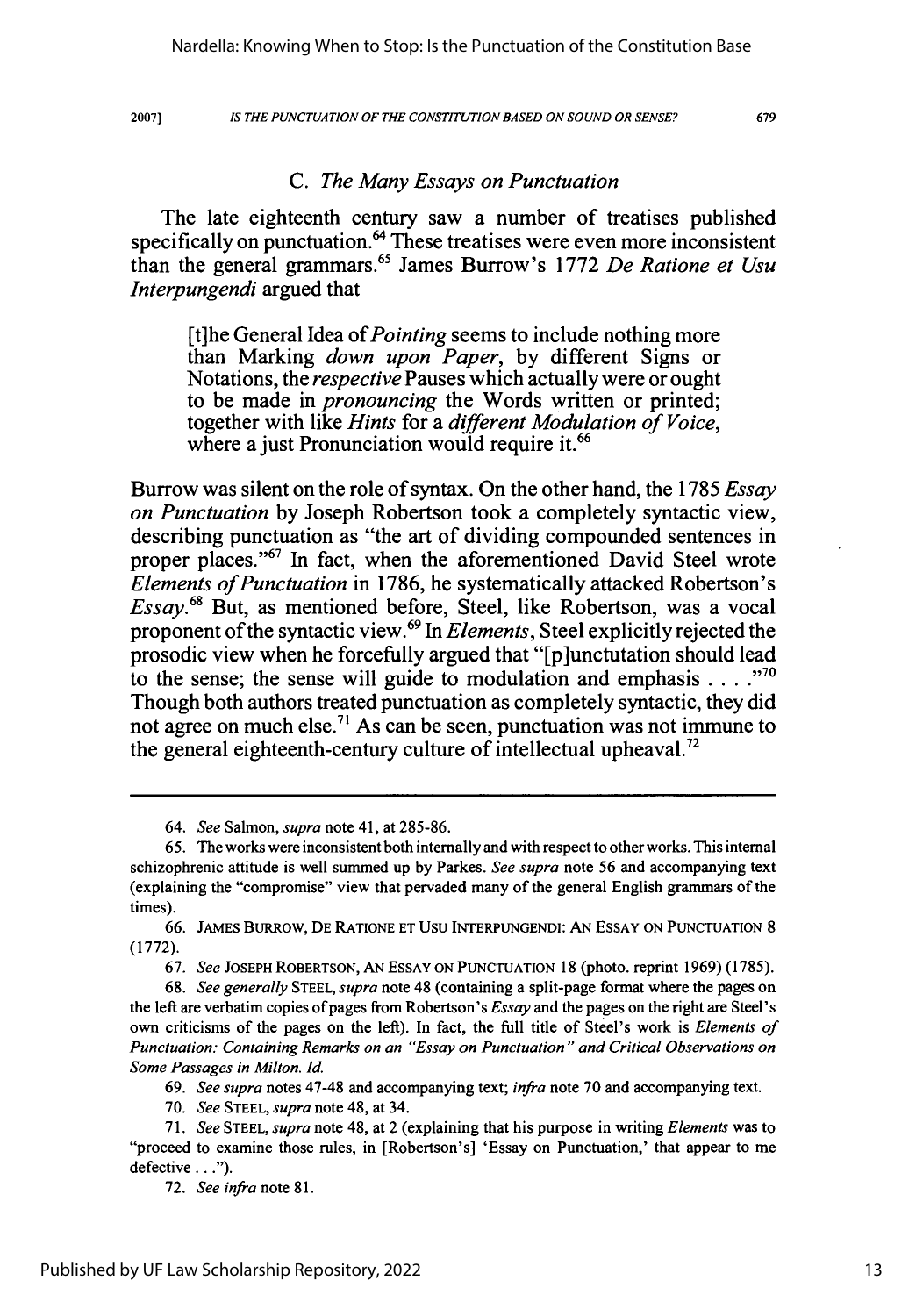## *D. The Rhetorical Grammars*

James Gough's quasi-musical description of punctuation is in many respects the same as the one espoused by what came to be known as the rhetorical grammars.<sup>73</sup> Isaac Watts' grammar of 1721, which included detailed directions on how to read aloud, is considered by some to be the beginning of the rhetorical grammars and "The Elocutionary Revolution" in general.<sup>74</sup> The ethos of the movement is perhaps best represented by Joshua Steele's somewhat romantic philosophy described in his work *An Essay Towards Establishing the Melody and Measure of Speech.75* To Steele and other rhetoricians and writers, strings of words were deeply analogous to musical notes on a score; comparisons between both overwhelm the genre.<sup>76</sup> They considered reading to be "artificial speaking" and "an imitative art which has eloquent speaking for its model, as eloquent speaking is an imitation of beautiful nature.<sup> $\frac{577}{7}$ </sup> The written word was considered a subspecies of the spoken one, and the rules developed by these grammars reflected that philosophy.<sup>78</sup>

In fact, the aim of the rhetorical grammars was to teach how to speak and write with forcefulness, clarity, and beauty, having particular regard for "pauses, tones, and variations of voice."<sup>79</sup> Essential to this goal was the proper use of punctuation, and every rhetorical grammar contained extensive sections solely devoted to the exploration of punctuation's nature and use.<sup>80</sup>

74. Salmon, *supra* note 41, at 301.

<sup>73.</sup> *See* Salmon, *supra* note 41, at 300-05 (explaining in detail the rhetorical grammars and their focus on music); *see also* ANSELM BAYLY, THE ALLIANCE OF **MUSICK,** POETRY AND ORATORY **31** (1789) (referring to the likeness between elegant speaking and singing, which both rely upon the precise use of punctuation). Music was not the only art to which the Elocutionists compared grammar. *See* FLIEGELMAN, *supra* note 43, at 15-16. In fact, John Rice in his *Art of Reading* considered an author using pauses "[Ihike a Painter, [who] draws [his] Strokes one after another, whence they must necessarily be separated from one another **by** some Kind of Space or Interval." JOHN RICE, AN INTRODUCTION TO THE ART OF READING WITH ENERGY AND PROPRIETY **237 (1765).**

*<sup>75.</sup> Id.*

<sup>76.</sup> *Id.* at **300-05;** *see also supra* notes **63, 73.**

**<sup>77.</sup>** For a representative view, see JOHN WALKER, **A** RHETORICAL GRAMMAR, OR COURSE OF LESSONS IN ELOCUTION 29 (1785).

<sup>78.</sup> *See id.* (claiming that "[r]eading... is to speaking, what a copy is to an original picture: both of them have beautiful nature for their object...").

<sup>79.</sup> *See* WALKER, *supra* note 77, at v; *see also* FLIEGELMAN, *supra* note 43, at 28-35 (reviewing the basic premises of "The Elocutionary Revolution").

<sup>80.</sup> *See, e.g.,* JOSHUA STEELE, PROSODIA RATIONALIS: OR, AN ESSAY TowARDs ESTABLISHING THE MELODY AND MEASURE OF SPEECH, TO BE EXPRESSED AND PERPETUATED BY PECULIAR SYMBOLS (1779) (containing extensive analysis of punctuation and developing a highly complicated system of notation, explicitly lifted from the musical scale, for a new and extremely sophisticated punctuation method).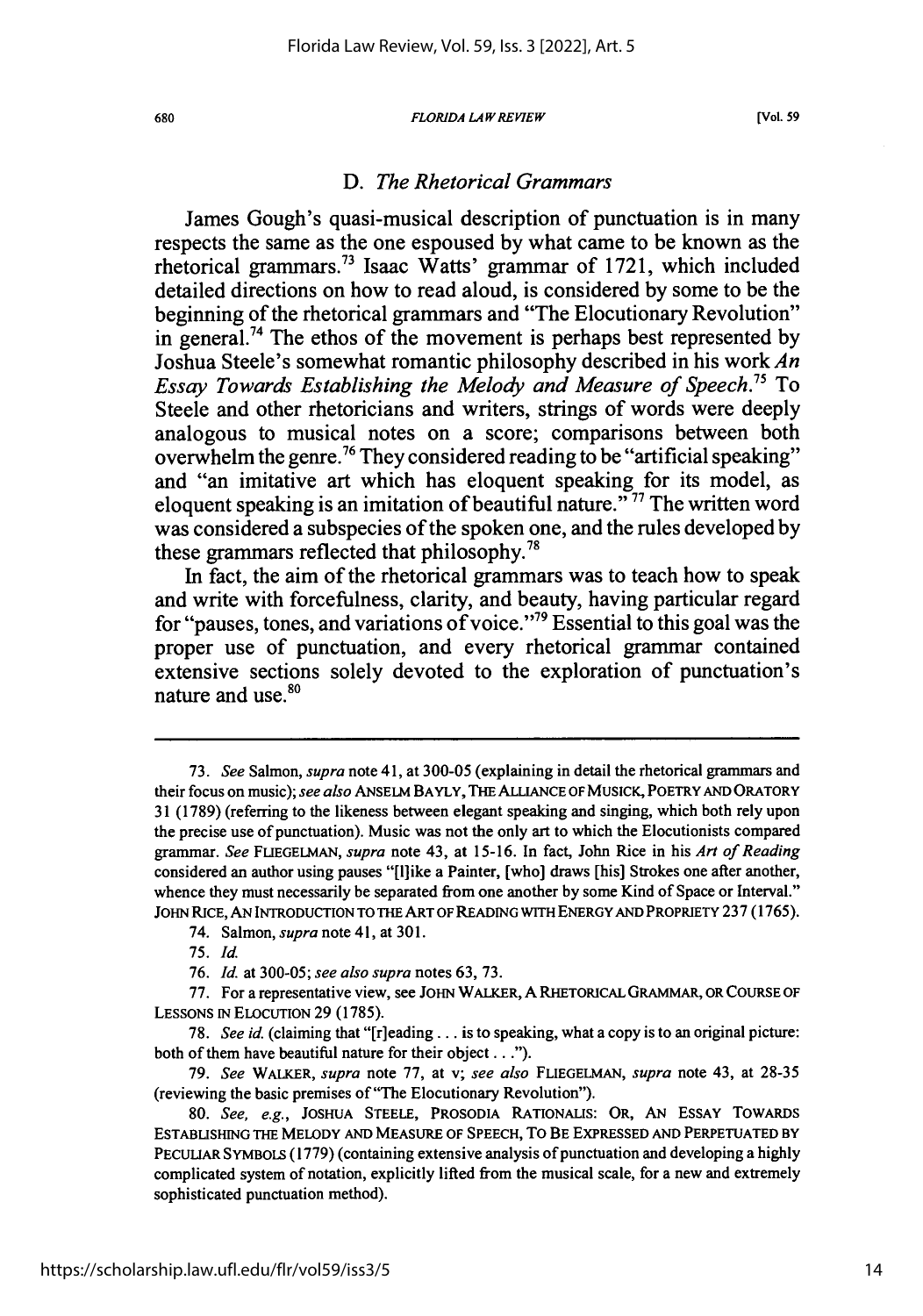**IS** *THE* **PUNCTUATION OF THE CONSTITUTION BASED ON SOUND** OR **SENSE?**

To the modem sensibilities, the notion that punctuation ought to take a musical, over a logical, form seems rather romantic and impractical.<sup>81</sup> To the eighteenth-century mind, however, such an analogy was very well accepted.<sup>82</sup> Indeed, the Founders were not immune from this prevalent philosophic trend. $^{83}$  Thomas Jefferson, a fervent musician, was fascinated **by** the perceived linkage between writing and music. 84 Particularly, he was deeply interested in how Homer rhythmically measured his language, "as a piece of music is divided into bars."<sup>85</sup> In a 1773 letter to a law student, he emphatically recommended John Mason's *Essay on the Power and Harmony of Prosaic Numbers-an* essay that argued at length that the writing of prose, not just poetry, could profit from being written "in measured Cadences."<sup>86</sup> It is clear that the rhetorical grammars were extremely popular. It is also clear that they advocated punctuation as a

He has discovered that in any rhythmical composition the ear is pleased to find at certain regular intervals a pause where it may rest, by which it may divide the composition into parts, as a piece of music is divided into bars. He contrives to mark this division by a pause in the sense or at least by an emphatical word which may force the pause so that the ear may feel the regular return of the pause.... A well-organized ear makes the pause regularly whether it be printed as verse or prose.

Id.

86. *Id.* at 7-10 (quoting Jefferson). *Id.* at 14. John Mason was one of the most important proponents of the elocutionary movement. *See* Brenda H. Cox, *John Mason, in* **EIGHTEENTH-CENTURY** BRITISH **AND** AMERICAN RHETORICS **AND** RHETORICIANS, *supra* note 45, at 170-74 (discussing John Mason's contributions to rhetoric).

<sup>81.</sup> *See infra* Part III.E (particularly note 95 and accompanying text, discussing the demise of rhetorical punctuation and the eventual dominance of syntactic theories). The modem world has been similarly unkind to many ideas from the Enlightenment and Romantic eras.

<sup>82.</sup> *See* FLIEGELMAN, *supra* note 43, at 1-2 ("In the mid eighteenth century that world was revolutionized by an intensified quest to discover (or theorize into existence) a natural spoken language that would be a corollary to natural law **.... ").**

<sup>83.</sup> *See supra* note 46 (connecting this movement to the Founders); *infra* notes 84-86 and accompanying text (discussing Jefferson).

<sup>84.</sup> *See generally* **FLUEGELMAN,** *supra* note 43 (discussing as the theme of the entire book Jefferson and the elocutionary movement). Jefferson was indeed the consummate man of his times and was so swept up in the elocutionary movement that he wrote his own book on the subject, *Thoughts on English Prosody. Id.* at 6; Thomas Jefferson, *Thoughts on English Prosody, in* **THOMAS JEFFERSON:** WRITINGS 593 (Merrill D. Peterson ed., 1984). Jefferson was heavily influenced by John Rice's *Art of Reading* and Thomas Sheridan's *Lectures on the Art of Reading and Lectures on Elocution,* all heavily prosodic in their view of punctuation. **FLIEGELMAN,** *supra* note 43, at 5-14.

<sup>85.</sup> **FLIEGELMAN,** *supra* note 43, at 7, 14. In his *Thoughts on English Prosody,* Jefferson "printed a verse passage from the *Iliadas* if it were prose and argued that the rhythms of the verse remain perfectly audible to the reader because Homer had 'studied the human ear."' *Id.* at 7. Jefferson continued to discuss Homer: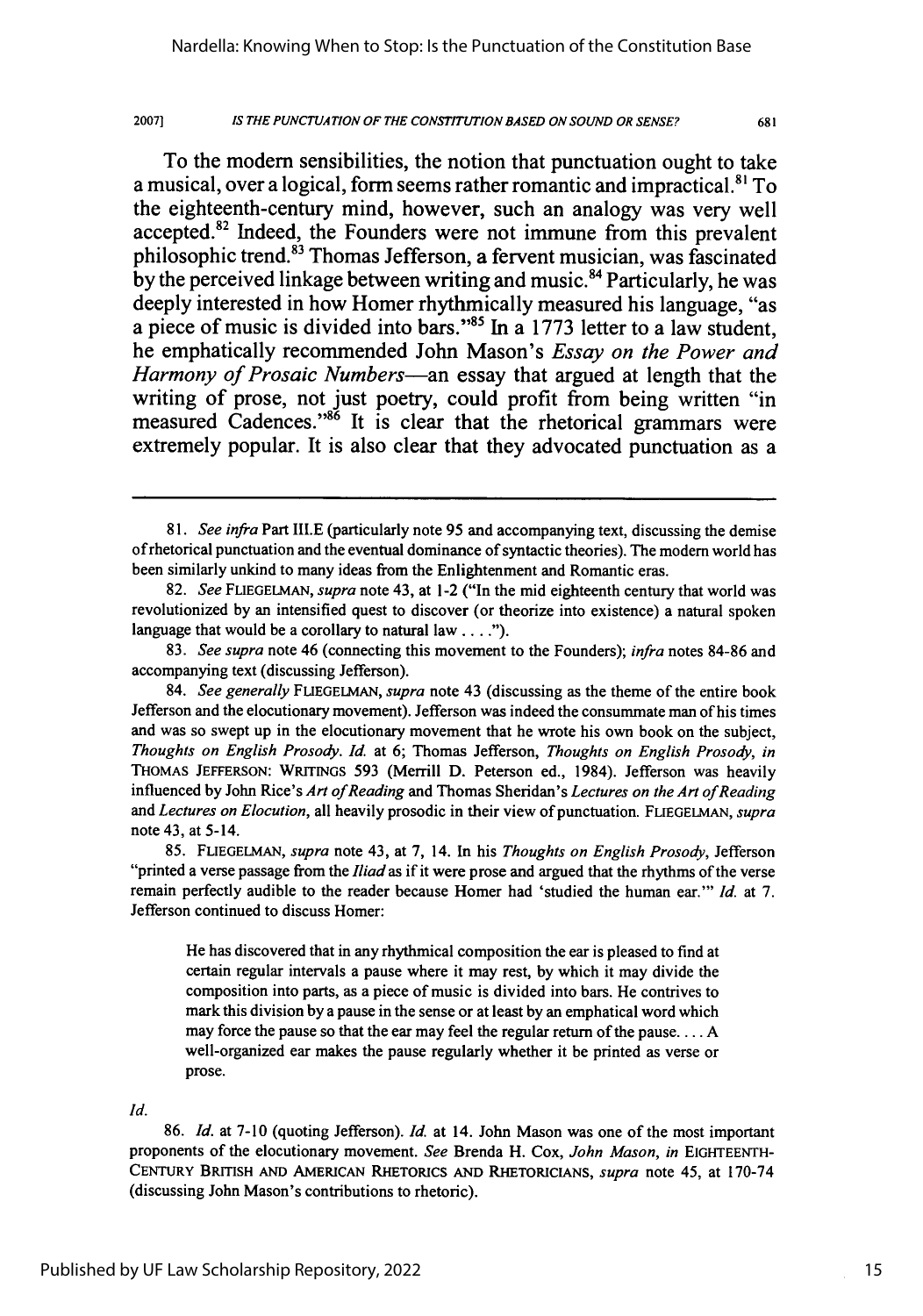vehicle for addressing pause, emphasis, cadence, and other elocutionary  $concerns<sup>87</sup>$  This was the underlying message behind the rhetorical grammars and the elocutionary movement in general: that writing was a subset of language and that language was primarily spoken in nature; that writing was to be made over "in the image of speaking."<sup>88</sup>

Vivian Salmon argues that the immense popularity of the rhetorical grammars was rooted in three premises: First, the emerging middle class was extremely interested in acquiring an acceptable standard accent and pronunciation; second, new forms of literature, most notably the novel, were often read aloud, especially in light of the growing custom of reading aloud to those who were otherwise engaged in some manual labor; and third, the culture at the time was overwhelmingly oral in nature, and it is no surprise that the written should mimic the oral, as the former was only just becoming more accessible to the newly educated masses.<sup>89</sup> Any important or popular writing (especially anything as important as the constitutional documents) would have been read aloud over and over to those not privileged enough to acquire the skill.<sup>90</sup> In many ways, the primacy of the rhetorical grammars was an outgrowth of the popular audience-an audience that probably heard works of literature and law as much as or even more than it read them. $91$ 

# *E. The Counter-Revolution: Logic Prevails*

Of course, "The Elocutionary Revolution" did not last forever; it always had many vocal and influential detractors, such as David Steel and Joseph Robertson.<sup>92</sup> Nevertheless, even as late as 1844, influential writer J. Wilson published *A Treatise on Grammatical Punctuation* and complained:

682

<sup>87.</sup> *See supra* note 45 (discussing the terms used to describe language).

<sup>88.</sup> *See* FLIEGELMAN, *supra* note 43, at 24 (explaining the elocutionary movement as a "revolution in the conceptualization of language, a revolution that sought to replace artificial language with natural language and make writing over in the image of speaking"); *supra* note 78.

<sup>89.</sup> *See* Salmon, *supra* note 41, at 300-01.

<sup>90.</sup> The *Declaration of Independence* was certainly meant to be primarily read aloud. FLIEGELMAN, *supra* note 43, at 24. Interestingly, Jefferson's original draft was riddled with special marks, in addition to punctuation marks, designed to alert him to extra rhetorical pauses. Id. at 5-6. The marks are akin to those proposed **by** John Rice and Thomas Sheridan in their respective rhetorical grammars. Id. at 5-6, 10.

<sup>91.</sup> Literacy rates in eighteenth-century America varied greatly by region and location and were significantly lower in rural areas than in urban ones. Regardless, rates were much lower than they are today. *See* F.W. Grubb, *Growth ofLiteracy in Colonial America: Longitudinal Patterns, Economic Models, and the Direction of Future Research,* 14 SOc. ScI. HISTORY 451, 452-55 (1990).

<sup>92.</sup> *See supra* notes 67-72 and accompanying text.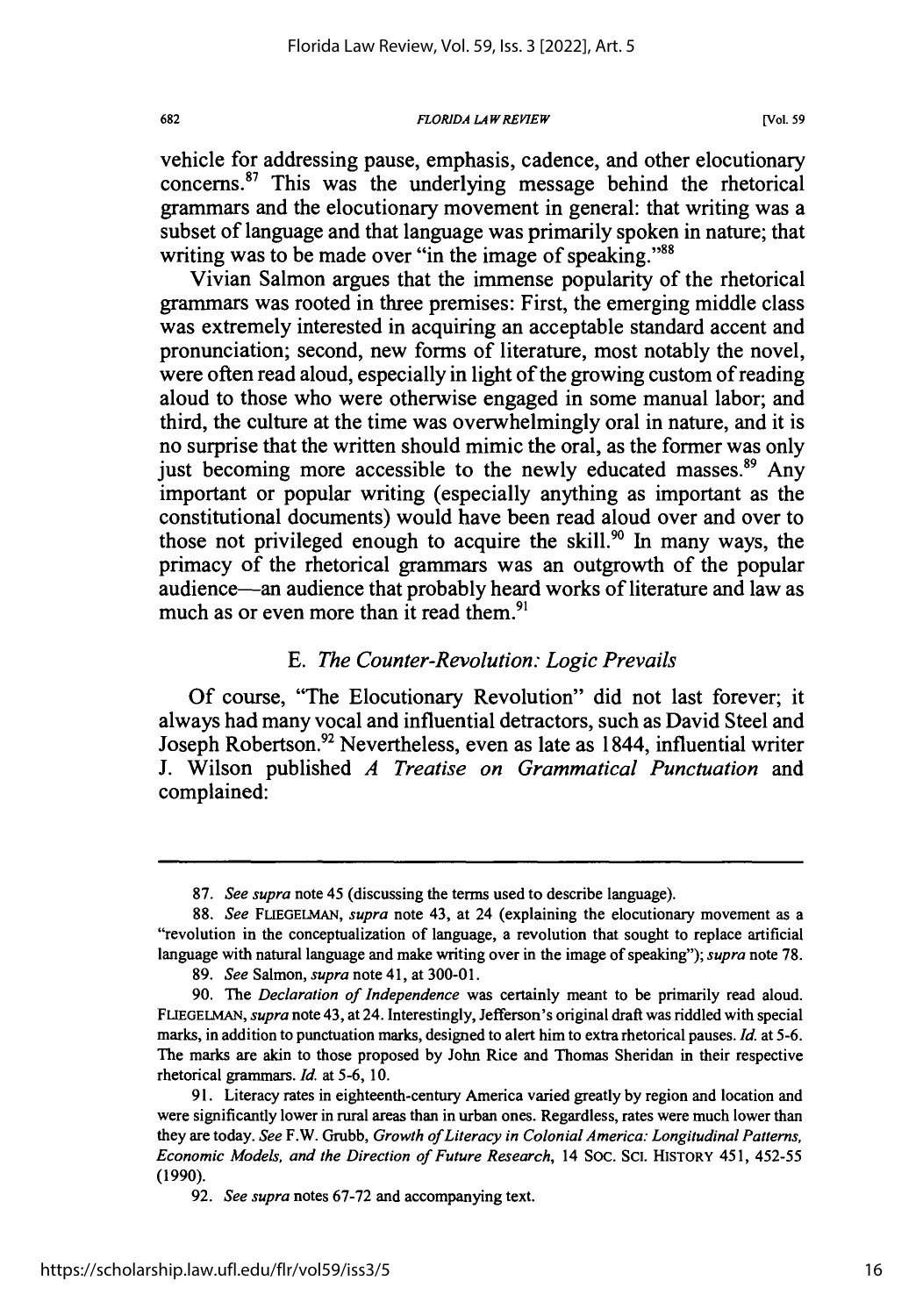#### 2007] *IS THE PUNCTUATION OF THE CONSTITUTION BASED ON SOUND OR SENSE?*

683

Many persons seem to consider points as being only the representatives of rhetorical pauses,—as showing merely those places in the utterance of a composition, in which time for breathing is required. But, though it is not denied that the points are, to a very great extent, serviceable to a reader in knowing when he should pause, occasion will frequently be taken, in the course of this work, to prove that the art of punctuation is founded more on a grammatical than on a rhetorical basis.<sup>93</sup>

This view of punctuation has been the dominant philosophy ever since.94 Geoffrey Nunberg's recent and influential *The Linguistics of Punctuation* states emphatically that punctuation is based completely on written grammatical principles.<sup>95</sup> There is, of course, no end to the debate,  $96$  but generally the consensus holds that punctuation predominantly ought to be—and in fact now is—governed by rules of logic, based on syntax, and designed to separate ideas and phrases, not denote pauses.<sup>97</sup> It is interesting to note just how far we have swung the pendulum and what this means for the way in which we interpret the Constitution.

# *F. Punctuation: Then and Now*

It should now be established that the Framers almost certainly understood punctuation to be something quite different from what we understand it to be today. Some period writers considered it purely prosodic, some purely syntactic, and others considered it both.<sup>98</sup> As a result, it is not surprising that the punctuation of the Constitution is rather

<sup>93.</sup> JOHN WILSON, A TREATISE ON GRAMMATICAL PUNCTUATION, at vii-viii (1884) *quoted in* Hall, *supra* note 33, at 9.

<sup>94.</sup> *See infra* note 95.

<sup>95.</sup> GEOFFREY NUNBERG, THE **LINGUISTICS OF PUNCTUATION** 11(1990).

<sup>96.</sup> *See* Hall, *supra* note **33,** at 9 (asserting "a general consensus among writers on punctuation" but admitting that "the issue seems far from resolved"). Interestingly, in **1977,** Professor H. Sopher argued that "speech rhythm, adapted to the needs of the written language, should in fact constitute the basis of sound punctuation." H. Sopher, *The Problem of Punctuation,* **31** ELT 304 (1977). For a realistic view, see ERIC PARTRIDGE, You HAVE **A** POINT THERE: A GUIDE TO **PUNCTUATION AND** ITS ALLIES **7** (1955) (explaining that "punctuation is predominantly constructional or grammatical or logical, yet it has what is in some ways a non-logical, nongrammatical element, necessitated **by** the part played in speech **by** intonation and pause and in writing (or printing) **by** emphasis").

<sup>97.</sup> The modem view of punctuation often allows for one more governing principle: taste. **G.** V. CAREY, MIND THE STOP: A BRIEF GUIDE TO **PUNCTUATION** WITH **A** NOTE ON PROOF-CORRECTION 1 (1958) (defining "punctuation as being governed two-thirds **by** rule and one-third **by** personal taste").

<sup>98.</sup> *See PARKES, supra* note 33, at 91-92.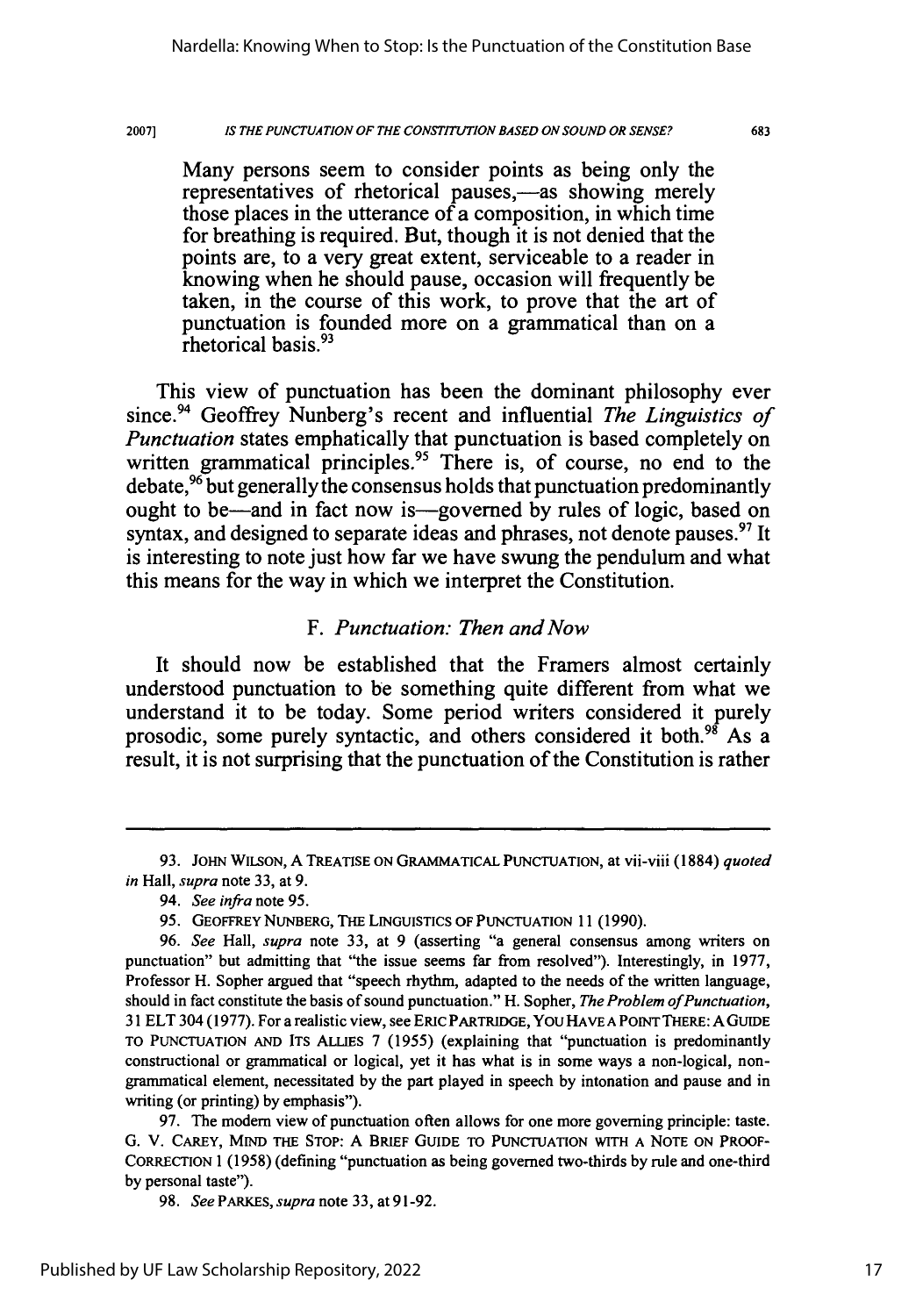*FLORIDA LAW REVIEW*

**[Vol. 59**

odd by modern standards.<sup>99</sup> The prosody/syntax split, however, is not the only difference between then and now. In addition, there are many differences particular to specific punctuation marks,<sup>100</sup> including the semicolon.<sup>101</sup> In fact, the eighteenth century has been described as highlighted **by** "the overwhelming dominance of the semicolon," with rates of semicolon use per word higher **by** far than at any other time in history.<sup>102</sup> Lexicographer Eric Partridge has gone so far as to label a certain category of semicolon usage explicitly as "the literary or 18th Century semicolon," used to denote "fine grammatical as well as superfine elocutionary, or rhetorical, distinctions."<sup>103</sup> Returning to the Fifth

100. Looking at the Constitution, the text simply reeks of commas; passages seem to burp off the modem tongue quite awkwardly. *See generally* U.S. CONST. ("No Person except a natural born Citizen, or a Citizen of the United States, at the time of the Adoption of this Constitution, shall be eligible to the Office of President; **....").** In the eighteenth century, commas were used to separate every subordinate clause and separable phrase; vestiges of this attitude were published in a handbook as late as 1880. *See* ENCYCLOPEDIA BRITANNICA, *supra* note 39. However, it must be noted that since punctuation was often utilized for prosodic effect, the plethora of commas is easily explainable. *See* Salmon, *supra* note 41, at 294. John Walker, "anxious it seems to place pauses in every conceivable position," advocated that, regardless of structure, a comma or other punctuational pause should be inserted every five or six words! *Id.* This seeming overuse of commas is additional proof that the drafters were heavily influenced by the elocutionary movement, since their usage conformed to the grammatical practice advocated by the rhetorical grammars. *See id.* Also, the use of colons was far different than it is today; today, it virtually has only one specialized use: the annunciatory. *See* CAREY, *supra* note 97, at 27. However, the colon used to have myriad other roles both functioning as a strong pause rhetorically (the many colons in the *Authorized Version* of the *Bible* are related to rhythm, not syntax) and as explanatory, appositive, equipollent, parallelistic, oppositional, compensatory, interpolative, substitutive, cumulative, conclusive, and promotional. *See id.;* PARTRIDGE, *supra* note 96, at 52-53; Paul Bruthiaux, *The Rise and Fall of the Semicolon: English Punctuation Theory and English Teaching Practice,* 16 **APPLIED LINGUISTICS** 1,2 (1995).

101. PARTRIDGE, *supra* note 96, at 49 (describing "the literary or 18th Century semicolon"); *see also* Bruthiaux, *supra* note 100, at 2-5 (discussing in detail the evolution of the semicolon).

- 102. *See* Bruthiaux, *supra* note 100, at 6-9.
- 103. PARTRIDGE, *supra* note 96, at 49.

<sup>99.</sup> A few commentators have noticed the oddity ofconstitutional punctuation. Professor Paul **E.** McGreal has theorized that the Founders either ignored punctuation or used semicolons and commas interchangeably. Paul **E.** McGreal, *There Is No Such Thing As Textualism: A Case Study in Constitutional Method,* 69 FORDHAM L. REV. 2393, 2406 (2001). Peter Jeremy Smith has commented on the Constitution's punctuation in detail, but his conclusion is that the punctuation "reflect[s] poorly on the grammatical acuity of the drafters **...."** Peter Jeremy Smith, *Commas, Constitutional Grammar, and the Straight-Face Test: What If Conan the Grammarian Were a Strict Textualist?,* 16 CONST. COMMENT. 7, 21, 31 (1999). Commentators Vasan Kesavan and Michael Stokes Paulsen have also noticed the oddities and instead argue for a highly complex syntactic view of eighteenth-century punctuation in which, as in McGreal's view, semicolons often act like commas. *See* Vasan Kesavan & Michael Stokes Paulsen, *Is West Virginia Unconstitutional?,* 90 **CALIF.** L. REV. 291,349 (2002). No commentator has ever mentioned the possibility that the "odd" punctuation might be based on prosody and not syntax. Indeed, if this Note is wrong and the Constitution does not include prosodic punctuation, then it is quite likely that the Drafters were in fact punctuationally incompetent.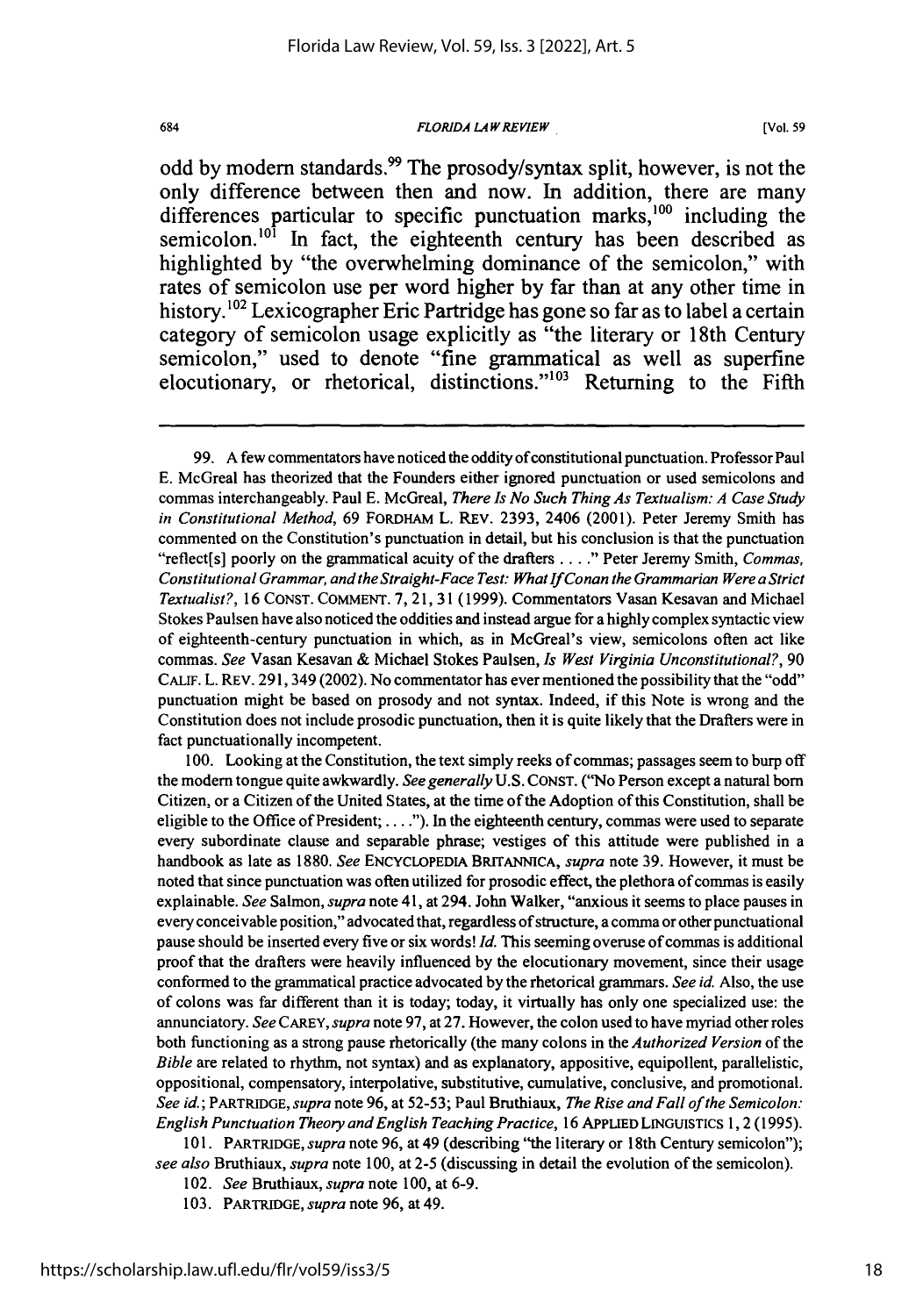*IS THE PUNCTUATION OF THE CONSTITUTION BASED ON SOUND OR SENSE?* **2007)**

685

Amendment, this invites the question: If the Founders, like the rest of their contemporaries, were so apt to use semicolons (there are sixty-five in the original Constitution), why did they leave this one out?<sup>104</sup>

# IV. CHAOS, CADENCE, OR COMPROMISE: WHAT IS A SEMICOLON ANYWAY?

# *A. The Possible Explanations*

After reviewing the legislative history of the Fifth Amendment, it appears that there are only five possible explanations for the fluctuating insertions and deletions of the semicolon that once separated the Self-Incrimination Clause from the Due Process Clause.<sup>105</sup> The first possibility, as one commentator has generally suggested about the Constitution, is that the Framers simply did not know what they were doing; that is, their system of punctuation was no system at all.<sup>106</sup> Second, it is arguable that the punctuation represents a highly complex form of syntactic punctuation operating under rules not easily observed. The third possibility is that it is simply a typo, that they meant a semicolon all along. Fourth, there is the possibility that, after argument and debate that did not survive in the record, it was agreed that the privilege against self-incrimination would be made available but would be limited in scope—a compromise between the Maryland and Virginia versions.<sup>107</sup> Finally, it is possible, and it is the argument of this Note, that the missing semicolon is instead the product of a rhetorical use of punctuation—that the drafters and editors of the amendment had cadence and elocution in mind, consciously or unconsciously, when they inserted and deleted the semicolon.

### 1. Is It Just Chaos?

Concerning the first possibility, Professor McGreal has argued that "[t]he existing evidence suggests that the drafters either ignored the significance of punctuation or used semi-colons much as we use commas today."<sup>108</sup> Perhaps this assertion is true, for the Constitution itself does

<sup>104.</sup> *See* Kesavan & Paulsen, *supra* note 99, at 334. There are also nearly 4,400 words with approximately 375 commas, 140 periods, 10 colons, and 10 em-dashes. *Id.* Interestingly, this result depends on which Constitution is considered, the engrossed copy (the official one) or the printed copy. **Id.** at 334 n. 140. For a discussion of these documents, see Akhil Reed Amar, *Our Forgotten Constitution: A Bicentennial Comment,* 97 YALE L.J. 281, 281-85 (1987).

<sup>105.</sup> To review the fluctuations, see *supra* Part II.A.

<sup>106.</sup> *See* McGreal, *supra* note 99, at 2406.

<sup>107.</sup> *See supra* notes 7-8 and accompanying text.

<sup>108.</sup> *See* McGreal, *supra* note 99, at 2406.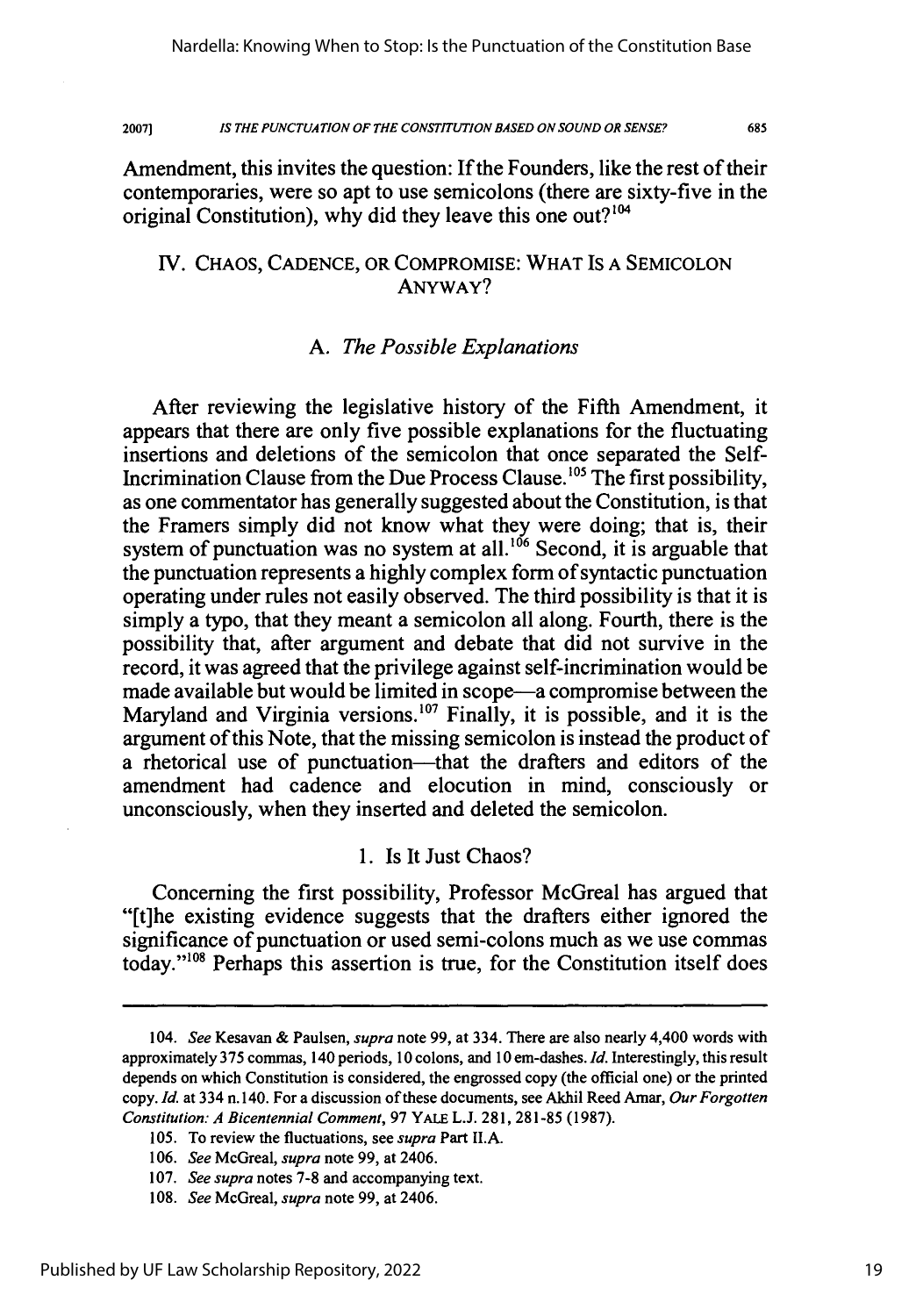#### *FLORIDA LAWREVIEW*

**[Vol. 59**

indeed contain many seemingly inexplicable usages.<sup>109</sup> For writers as sophisticated as Thomas Jefferson, however, whose library overflowed with every possible book on style, such an idea seems unlikely.<sup>110</sup> Commentators Vasan Kesavan and Michael Stokes Paulsen claim outright that McGreal is wrong,<sup>111</sup> and instead put forward their idea that semicolon usage in the Constitution had variable meaning depending on the grammatical context.<sup>112</sup> What all three commentators fail to mention, however, is the practice of rhetorical punctuation.<sup>113</sup> Instead, McGreal has simply declared it chaos, while Kesavan and Paulsen have attempted to deduce a syntactic theory by working backward from the inexplicable usages, effectively putting the cart before the horse.<sup> $114$ </sup> Neither of these explanations, however, is completely correct.<sup>115</sup> Instead, the punctuation of the times was neither chaotic nor extraordinarily complex, but a transitionary mixture of both prosody and syntax.<sup>116</sup> It is, therefore, logical that both types of punctuation found their way into the founding texts. $117$ To a reader *unaware* of this admixture, the punctuation would indeed seem rather chaotic or super complex.<sup>118</sup> To a reader *aware* of it, however, it would be odd for it not to seem so.

### 2. Is It Syntactic, but Highly Complex?

The second possibility, touched on previously, is that the use of the comma isjust a highly complex or unstructured syntactic use. Kesavan and Paulsen's theory of the semicolon as a mutable unit, dependent on

<sup>109.</sup> *See supra* notes 99-100.

<sup>110.</sup> Fliegelman discusses the many books on elocution and writing owned by Jefferson, including Jefferson's own work, *Thoughts on English Prosody. See* **FLIEGELMAN,** *supra* note 43, at 4-28.

<sup>111.</sup> Kesavan & Paulsen, *supra* note 99, at 352 n.196.

<sup>112.</sup> *Id.* at 348.

<sup>113.</sup> *See supra* note 99.

<sup>114.</sup> Kesavan & Paulsen, *supra* note 99, at 348. Kesavan and Paulsen, in their attempt to make sense of the Constitution's punctuation, located a number of strange usages and then tried to deduce a system. The system they deduced is only that sometimes some marks act as other marks based on "grammatical context," which is hardly a system at all, but more akin to McGreal's theory of chaos and interchangeability. *See id.* at 332-52.

<sup>115.</sup> They are not, however, totally incorrect. Their *descriptions* ofthe punctuation phenomena are accurate. In fact, the idea of Kesavan and Paulsen would be far more correct if it were changed from "grammatical context" to "rhetorical context." *See id.*

*<sup>116.</sup> See* Bruthiaux, *supra* note 100, at 4-5 (explaining that "the historical shift in perceptions of the role of punctuation from a prosodic to a syntactic function has always been less of a one-way affair than is generally believed").

<sup>117.</sup> If both types of punctuation did not make it into the Constitution, then the Drafters probably were incompetent. *See supra* note 99.

<sup>118.</sup> *See id.*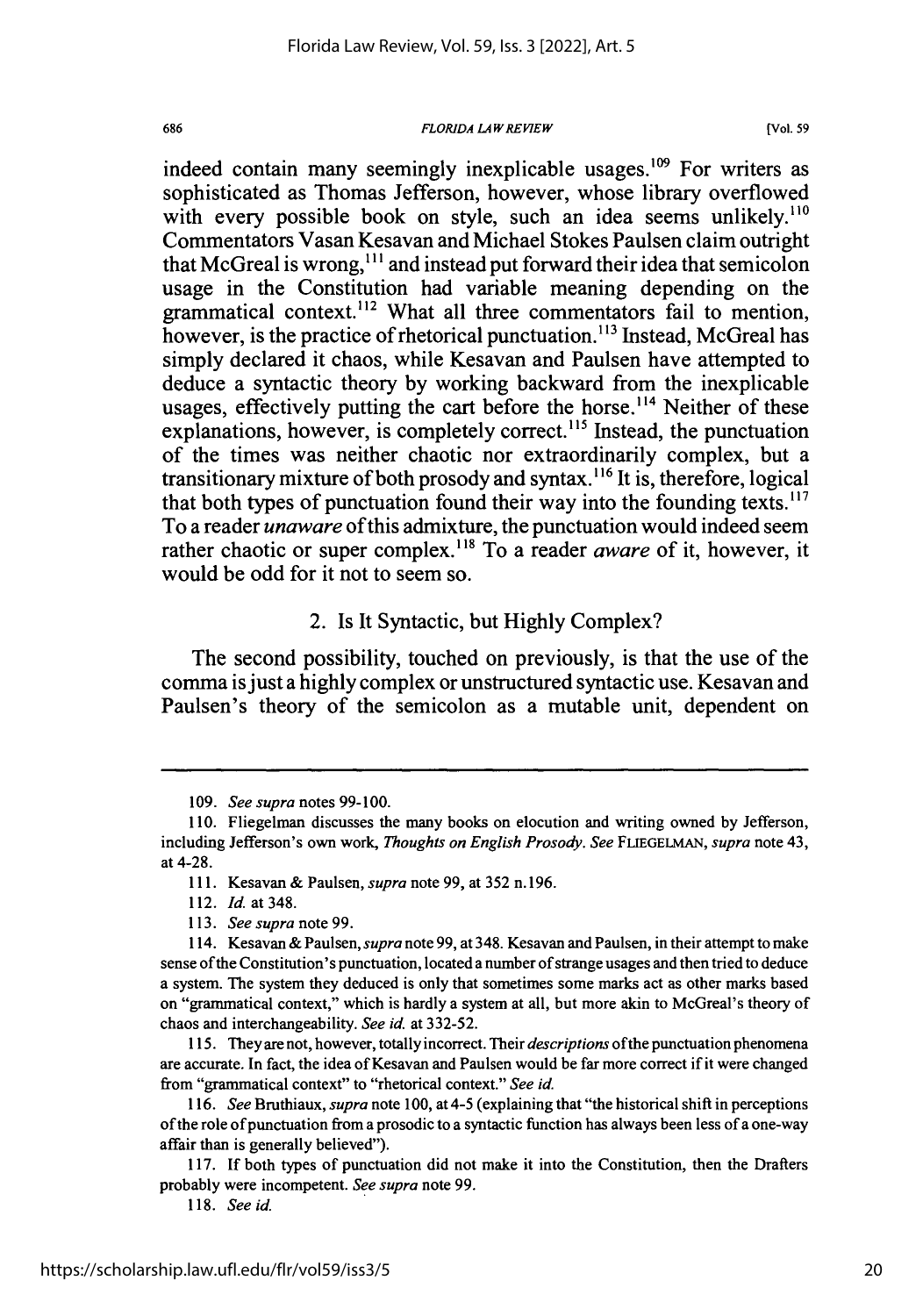20071 *IS THE PUNCTUATION OF THE CONSTITUTION BASED ON SOUND OR SENSE?* 687

grammatical context, seems to represent this theory.<sup>119</sup> In order to test this idea, it is necessary to look at what syntactic uses the semicolon was supposed to have in the late eighteenth century and decide whether the missing semicolon is explained **by** any of the syntactic theories of the time.<sup>120</sup> The syntactic work most cited by Kesavan and Paulsen, Joseph Robertson's *Essay on Punctuation,* argued that punctuation was designed to "affect the sense of all literary compositions in the highest degree, and that even a comma may illuminate, or totally obscure, the finest passage in Homer or Virgil."<sup>121</sup> Robertson defined the semicolon as "used for dividing a compounded sentence into two or more parts, not so closely connected, as those, which are separated **by** a comma; nor yet so independent on each other, as those, which are distinguished **by** a colon." $^{122}$  He includes some statements to clarify this assertion. First, he states that a semicolon is often used before a conjunction, depending on the sense.<sup> $123$ </sup> This is obviously irrelevant to this Note's discussion of the Fifth Amendment.<sup>124</sup> Second, he states that "[t]he connection, which appears between the several parts of **...** compounded sentences" often allows for the insertion of a semicolon.<sup>125</sup> He does not continue to explain what he means, but he instead simply states that it will be explained **by** examples, which he then lists.<sup>126</sup> His examples all show that when the sense of certain phrases depends upon an earlier phrase, it is proper to attach them into one big sentence using semicolons to separate the

The orator makes the truth plain to his hearers; he awakens them; he excites them to action; he shews them their impending danger **....** Bruyere declares, that we are come into the world too late to produce any thing new; that nature and life are pre-occupied; and that description and sentiment have been long since exhausted.

*Id.* at 80 (citations omitted). These uses are all very logical usages, but they nevertheless fail to explain the missing semicolon in the Fifth Amendment. Indeed, these examples make the missing semicolon seem even less logical.

*<sup>119.</sup> See* Kesavan **&** Paulsen, *supra* note **99,** at 348.

<sup>120.</sup> On the other hand, as has been mentioned, Kesavan and Paulsen, unable to find a decisive rule or usage in a treatise, have deduced new rules for semicolons based upon their observations. For a more thorough explanation, see *supra* notes 114-15.

**<sup>121.</sup> ROBERTSON,** *supra* note **67,** at **15.** Robertson's is, in fact, the only eighteenth-century treatise cited **by** Kesavan and Paulsen, which is probably why they failed to notice the rhetorical usage of punctuation. *See generally* Kesavan **&** Paulsen, *supra* note **99,** at 343 n. 164, 344 n. **167** (citing **ROBERTSON,** *supra* note **67,** at **78, 80).**

<sup>122.</sup> **ROBERTSON,** *supra* note **67,** at **77.**

**<sup>123.</sup>** *Id.* **at78.**

<sup>124.</sup> **Why?** The issue of the missing semicolon does not depend upon any conjunctions. *See* **U.S. CONST.** amend. V. In fact, there does not seem to be any syntactic reason for treating the penultimate "nor" phrase any differently than the others, i.e., preceding it with a semicolon.

**<sup>125.</sup> ROBERTSON,** *supra* note **67,** at **80.**

**<sup>126.</sup>** *Id.* at **80-81.** His examples include: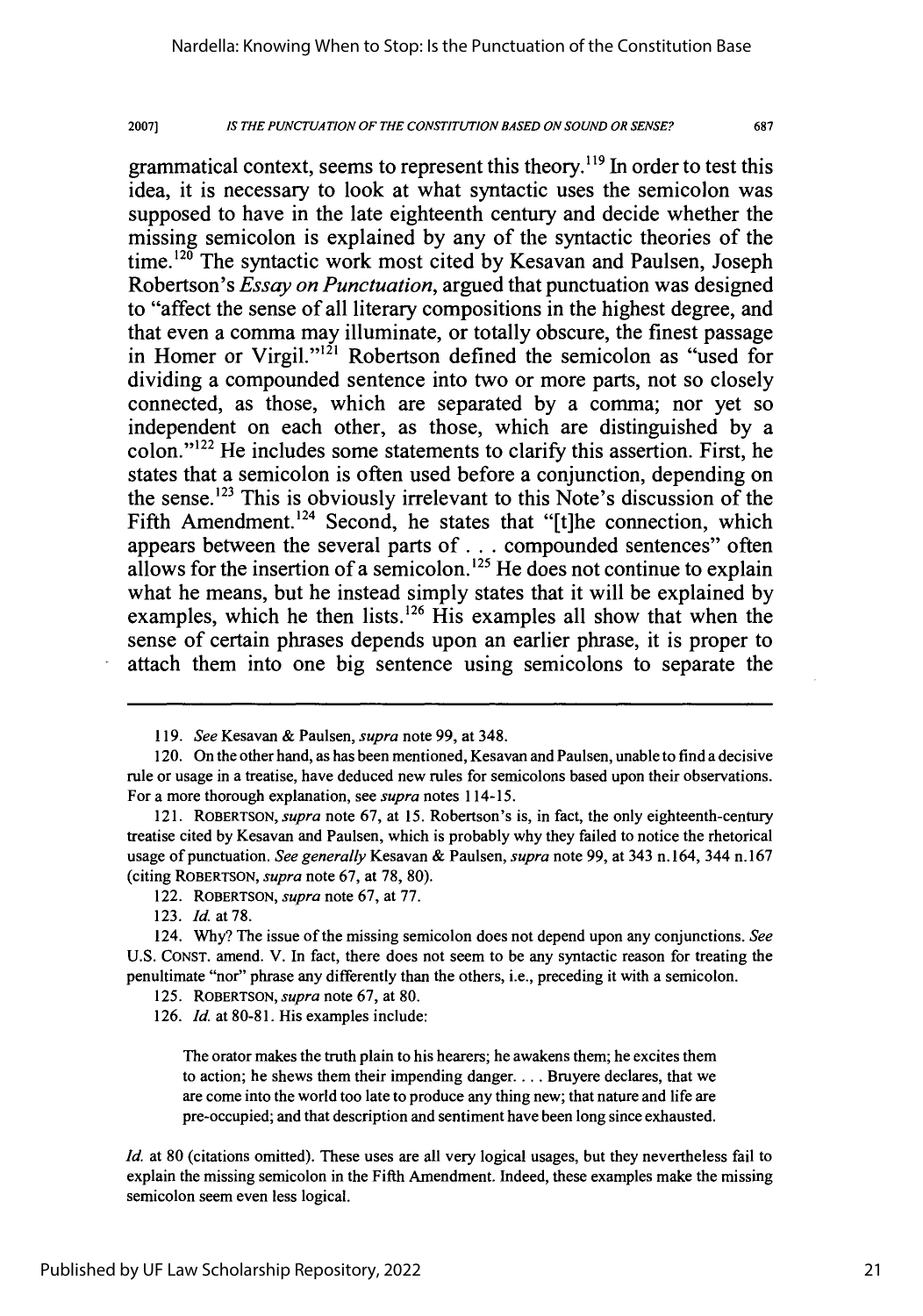#### *FLORIDA LAWREVIEW*

phrases. $127$  This idea is continued when he argues that

[w]hen several detached phrases succeed one another, each forming a complete sense, they are properly distinguished **by** a period. Nevertheless, when they are short; when they have a slight connection; when they are subordinate parts of one general proposition; or seem to be only thrown promiscuously into one group, the exact pointing may be neglected or diminished, and the semicolon used instead of the period.<sup>128</sup>

These ideas would handily explain the punctuation of the Fifth Amendment were the semicolon *not* missing.'29 **A** thorough and exhaustive search of fifteen contemporary grammars, rhetorical grammars, and treatises on punctuation reveals no decisive *syntactic* explanation.<sup>130</sup> The only seemingly plausible syntactic explanation comes from Kesavan and Paulsen themselves, which, as mentioned above, is unsatisfactory.<sup>131</sup>

## **3.** Is It Just a Typo?

The third possibility, that of the typo, is not something that can be conclusively argued either way. Considering that the first printed version of the Fifth Amendment in the Statutes at Large contained an obvious typo, this is a distinct possibility.'32 Surely it is possible, but this might not explain the numerous other inexplicable usages in the Constitution, begging the question of whether there are really *that many* typos.<sup>133</sup> It

**130.** The examined texts include: **BAYLY,supra** note **73;** BURROW, *supra* note **66;** WILLIAM COCKIN, THE ART OF **DELIVERING** WRITTEN **LANGUAGE;** OR, **AN** ESSAY **ON** READING **(1775);** GOUGH, *supra* note **62;** GREENWOOD, *supra* note **57;** LOWTH, *supra* note **51;** MAITTAIRE, *supra* note **63; JOHN MASON, AN ESSAY ON ELOCUTION,** OR **PRONUNCIATION, INTENDED** CHIEFLY FOR THE **ASSISTANCE** OF **THOSE** WHO ARE **OFTEN CALLED** TO READ **AND SPEAK IN** PUBLIC **(1800);** MURRAY, *supra* note **60; RICE,** *supra* note **73;** ROBERTSON, *supra* note **67;** THOMAS **STACKHOUSE, A** NEW **ESSAY ON PUNCTUATION: BEING AN** ATTEMPT TO **REDUCE** THE **PRACTICE** OF POINTING TO **THE** GOVERNMENT OF DISTINCT **AND** EXPLICIT RULES **(1800); STEEL,** *supra* note 48; **STEELE,** *supra* **note 80; JOHN** WALKER, **ELEMENTS** OF ELOCUTION **(1781).**

**<sup>127.</sup>** *See supra* note **126.**

**<sup>128.</sup>** ROBERTSON, *supra* **note 67,** at **82.**

**<sup>129.</sup>** Consider the quoted text accompanying note **128. If** you were to remove from that example the semicolon after the word "proposition," then you would have a situation akin to the instant Fifth Amendment riddle. In fact, if you look even more carefully at the example itself, you will see that the phrase "the exact pointing may be neglected or diminished" modifies all the other phrases in the passage, not just the last one as the Due Process Clause is contended to do. *See supra* note **128** and accompanying text. This example serves to illustrate further the inability of the contemporary syntactic treatises on punctuation to explain the punctuation ofthe Fifth Amendment.

*<sup>131.</sup> See supra* notes 114-15.

**<sup>132.</sup>** *See supra* note **25** (explaining the typo discrepancy in the *Statutes at Large).*

**<sup>133.</sup>** *See supra* notes **99- 100** (discussing the "odd" punctuation that pervades the Constitution).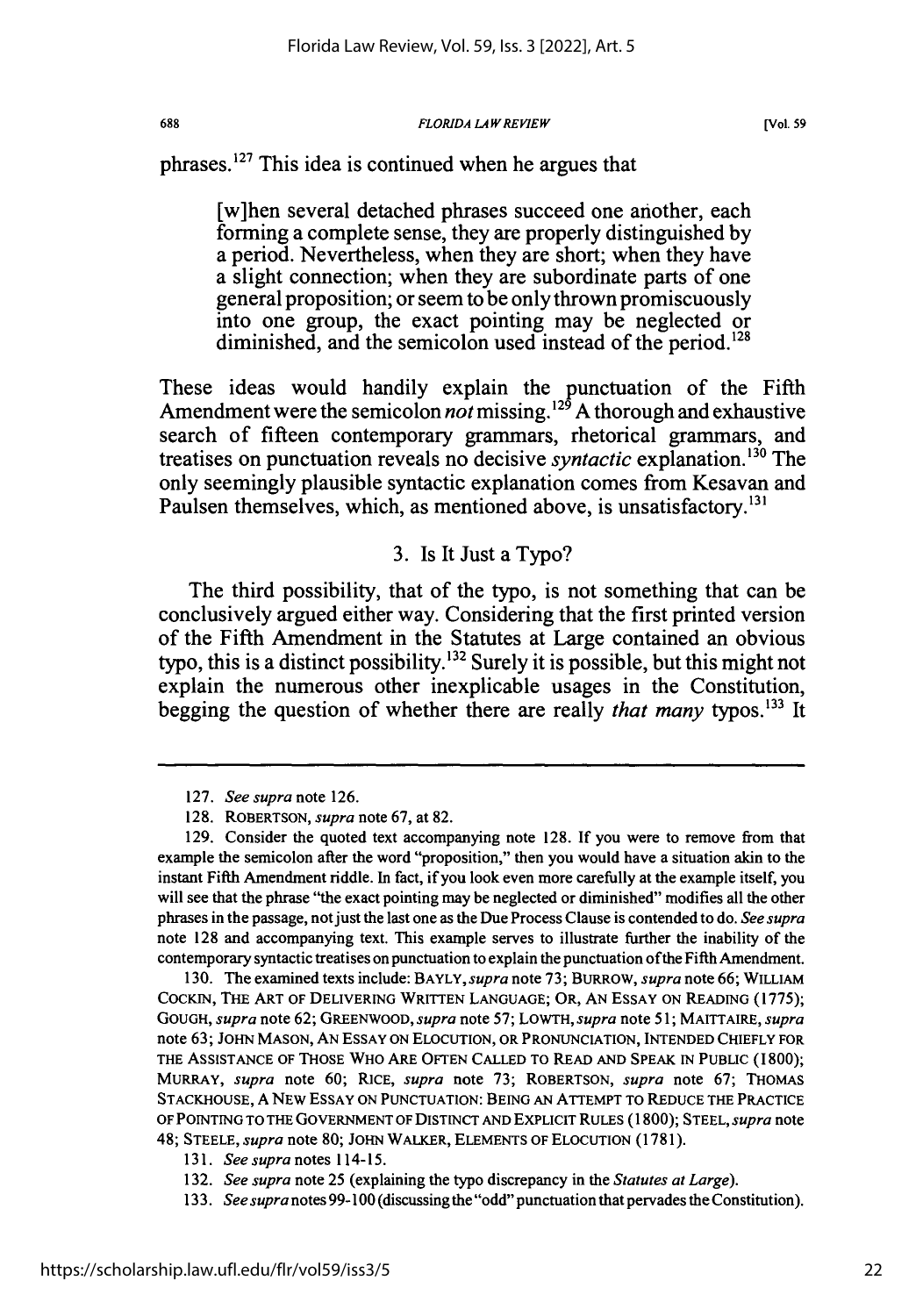20071 **IS** *THE* **PUNCTUATION OF THE CONSTITUTION BASED ON SOUND OR SENSE?** 689

seems unlikely that the Founders would be so cavalier with these documents. Kesavan and Paulsen argue that the Founders were indeed extremely conscientious drafters;<sup>134</sup> the existence of the Committee of Style would seem to support this proposition.<sup>135</sup>

# 4. Is It the Product of Compromise?

Fourth, it is possible that there was indeed a compromise; that Maryland and the others who did not completely protect the privilege convinced those who did to qualify it. **' <sup>36</sup>**This Note does not intend to delve deeply into the voluminous research that has been done on the original intent of the privilege. But, it should be noted that the assumption of every commentator, even those who would call for its revision and those who have disagreed as to its scope, has always been that the privilege was meant to be an absolute one.<sup>137</sup>This is not explicitly expressed in the early case law, but it is alluded to. In the *Burr Trial,* Chief Justice Marshall did treat the privilege as absolute, even though he ruled it a "settled maxim of law," making no mention of the Fifth Amendment.<sup>138</sup> At any rate, it does

136. *See supra* notes 28-32 and accompanying text.

137. *See, e.g.,* LEWIS MAYERS, **SHALL** WE AMEND THE FIFTH AMENDMENT? (photo. reprint 1978) (1959). Although claiming that the original intent of the scope of the privilege was much smaller than it is today, Mayers never argues that the Drafters ever contemplated the compulsory questioning of a criminal defendant. *Id.*

138. *See supra* note 29. This Note's contribution to this argument is to look at the Pennsylvania Constitution as amended, *see supra* note 18, which would, under this premise, read: "That he cannot be compelled to give evidence against himself...unless by the judgment of his peers, or the law of the land." This would be a somewhat nonsensical construction, though not

<sup>134.</sup> Kesavan & Paulsen, *supra* note 99, at 337 (claiming that the Founders "were conscientious draftsmen who generally paid attention to fine distinctions in drafting substantive provisions"). For another argument that the Founders were indeed precise, see H. Jefferson Powell, *The Original Understanding of Original Intent,* 98 HARv. L. REV. 885, 903 nn.88-90 (1985).

<sup>135.</sup> *See* Kesavan & Paulson, *supra* note 99, at 337-38 (discussing the "Committee of Style and Arrangement," which was formed "'to revise the style of and arrange the articles agreed to by the House"' (quoting 2 THE RECORDS OF THE FEDERAL CONVENTION OF 1787, at 547 (Max Farrand ed., rev. ed. 1966))). The Committee oversaw matters such as spelling, punctuation, capitalization, and arrangement. *Id.* at 338. Professor Farrand alleges that Gouvemeur Morris, chairman of the Committee, attempted to insert a semicolon surreptitiously into the Spending Clause-attempting to create a more independent General Welfare Clause-but was caught by Roger Sherman. *See* MAX FARRAND, THE FRAMING OF THE CONSTITUTION OF THE UNITED STATES 181-83 (1913). Farrand's evidence is from a **1789** speech **by** a congressman, but it is noticeably circumstantial. *See id.* Farrand claims that Madison commented on this attempt, and that Madison reasoned that punctuation should have not "the weight of a feather against the solid and diversified proofs which have been pointed out." 3 THE RECORDS OF THE FEDERAL CONVENTION OF **1787,** at 493 (Max Ferrand ed., rev. ed. 1966). This scenario is not improbable, and it illustrates the attention to detail paid by the drafters to punctuation as well as a modicum of concern for any syntactic ramifications of punctuation choices. It must be noticed that the Committee of Style did not review the *Bill of Rights* and therefore had no oversight over the drafting process of the Fifth Amendment.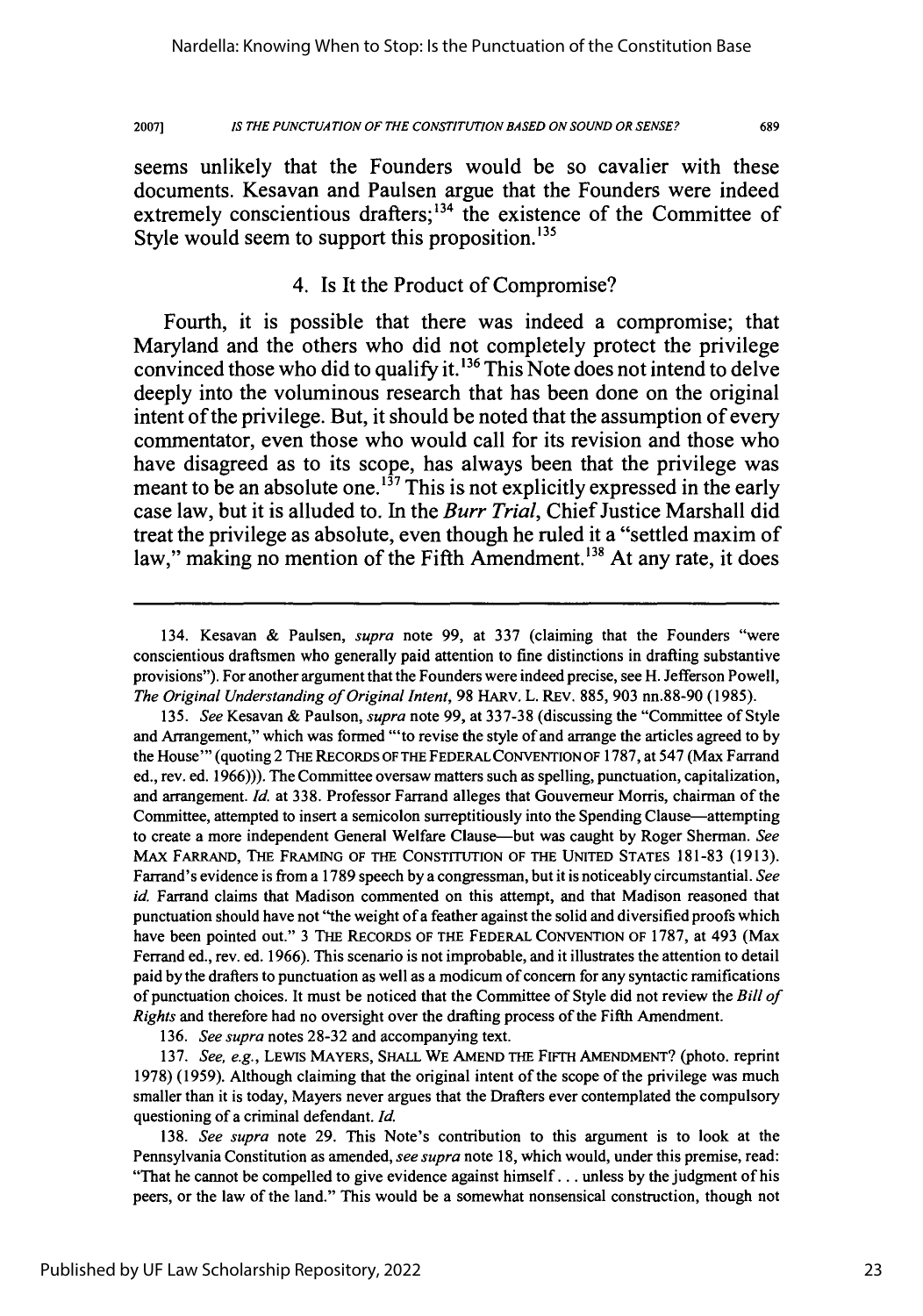#### *FLORIDA LAW REVIEW*

not seem to be anything that can be conclusively found either way; regardless, the totality of the evidence seems to weigh in favor of an absolute privilege.

### 5. Is It Rhetorical?

Finally, it seems most probable and reasonable that the punctuation of the Fifth Amendment, specifically the case of the missing semicolon, can be described best as rhetorical choice. This depends on what a semicolon meant to someone of the rhetorical, rather than syntactic, philosophy. Bishop Lowth provides an excellent reminder of this, explaining that punctuation embodies a "proportional quantity or time of the Points" which is quantified only "with respect to one another... by the following general rule: The Period is a pause in quantity or duration double of the Colon; the Colon is double of the Semicolon; and the Semicolon is double of the Comma." $139$  He continues to explain, noting that the proportions "are in the same proportion to one another as the [whole note, half note, quarter note, and eighth notel, in Music."<sup>140</sup>

Extending Lowth's theory of punctuation to the Fifth Amendment, we see that the Due Process Clause is the only clause to have been shortened from a "nor shall be" clause to a "nor be" clause.<sup>141</sup> This abbreviation, most likely for the stylistic reasons against repetition,<sup>142</sup> speeds up the pace between the Self-Incrimination Clause and the Due Process Clause.<sup>143</sup> By deleting part of the compound verb included in the other clauses, the Founders added a little variety to the text and in doing so probably noted that they quickened the pace of the latter half of the Amendment.<sup>144</sup> To compensate for the natural acceleration brought along by the abbreviation, they cut the pause time for breath in half-from that of one half of a period, to that of one fourth of a period—thereby forming the text and structure more closely to the natural cadence of the passage.<sup>145</sup>

necessarily an impossible one.

<sup>139.</sup> LOWTH, *supra* note 51, at 158. Lowth, of course, was not the only one to see punctuation musically. *See supra* notes 63, 73.

<sup>140.</sup> LOWTH, *supra* note 51, at 158.

<sup>141.</sup> *See* U.S. CONST. amend. V.

<sup>142.</sup> *See* FOWLER & FOWLER, *supra* note 40, at 218-22 (explaining in detail the rhetorical effects of "elegant variation" as well as discussing the more appropriate uses of repetition).

<sup>143.</sup> In order to see this effect, one must read the Amendment oneself, both with the "shall" and without it. *See* U.S. CONST. amend. V.

*<sup>144.</sup> See supra* note 143.

<sup>145.</sup> *See* U.S. CONST. amend. V; *supra* note 63 and accompanying text (discussing the appropriate length of pauses).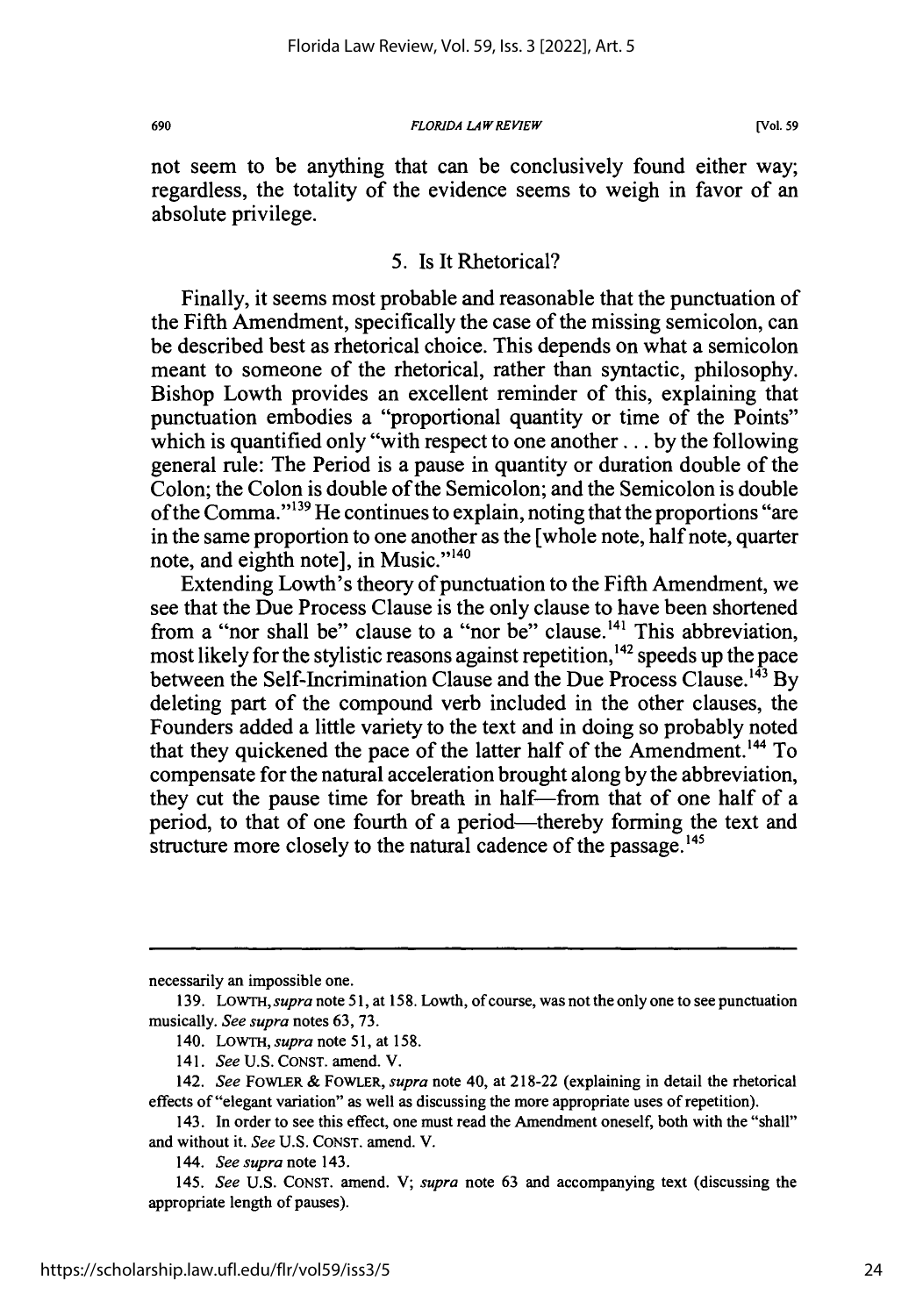#### *IS THE PUNCTUATION OF THE CONSTITUTION BASED ON SOUND OR SENSE?*

691

## *B. Reflections on the Possibilities*

Of the five possibilities, the most satisfactory one is the simplest one. The Founders were not lacking in any system of punctuation. Indeed, the opposite is true. The Founders were beset by competing and not necessarily wholly contradictory theories, in fact suffering from the existence of too many systems of punctuation.<sup>146</sup> It seems then that the Fifth Amendment is simply an example of a grammatical system long antiquated, but once vibrant and even dominant, a system of rhetorical punctuation that did indeed exist and that was in no way insulated from the drafters. **' 47**

### V. MORE **EXAMPLES IN** THE **CONSTITUTION**

### *A. Is West Virginia Unconstitutional?*

This Note is not the first work to comment upon and attempt to explain confusing punctuation in the Constitution; it is the first, however, to discuss rhetorical punctuation. These unapplied rhetorical concepts bear interpretive fruit when directed upon passages previously considered mysterious. For example, a recent paper **by** commentators Kesavan and Paulsen<sup>148</sup> discussed the punctuationally strange New States Clause:

New States may be admitted **by** the Congress into this Union; but no new State shall be formed or erected within the Jurisdiction of any other State; nor any State be formed **by** the Junction of two or more States, or Parts of States, without the Consent of the Legislatures of the States concerned as well as of the Congress.<sup>1</sup>

The controversy here centers on the constitutionality of West Virginia, clearly formed within the jurisdiction of another state.<sup>150</sup> Interestingly, the interpretive problem here is the exact opposite of the self-incrimination conundrum. Instead of trying to turn a comma into a semicolon, here we feel as though we should treat a semicolon (the one after "State") like a comma, thereby validating West Virginia and conforming to common

<sup>146.</sup> *See supra* note 46 (discussing the fact that two distinct philosophies of punctuation were in tension and that both were obviously affecting the writers of the late eighteenth century).

<sup>147.</sup> *See supra* note 46 (connecting this movement to the Founders); *supra* notes **84-86** and accompanying text (discussing Jefferson).

<sup>148.</sup> *See* Kesavan **&** Paulsen, *supra* note **99,** at **332-62.**

<sup>149.</sup> **U.S. CONST.** art. IV, § **3,** cl. **1.**

**<sup>150.</sup>** *See* Kesavan **&** Paulsen, *supra* note **99,** at **297-301.**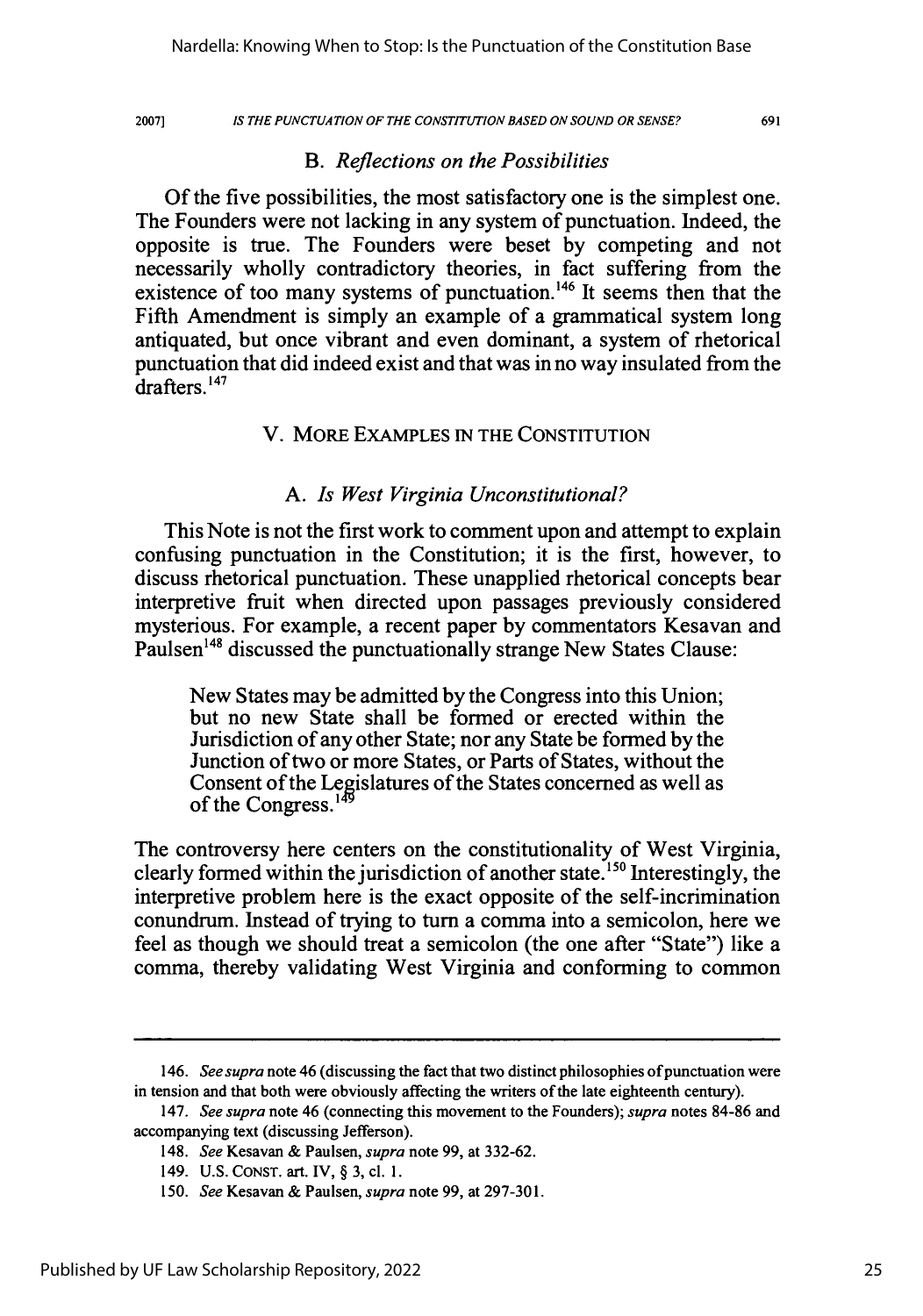sense. **151**

692

Kesavan and Paulsen put forth a complicated explanation for why the semicolon here actually acts as a comma, 152 but they never consider the possibility that this semicolon is a prime candidate for the category Partridge so eloquently named "the literary or 18th Century semicolon," used to denote "superfine elocutionary, or rhetorical, distinctions."<sup>153</sup> In fact, reading the passage with an eye toward its prosody, and not toward its syntax, makes such an explanation self evident; it was merely a pause for breath.

# *B. The Humorous Crisis of Presidential Eligibility*

Another punctuation-based source of confusion stems from the awkwardly composed Presidential Eligibility Clause:

No Person except a natural born Citizen, or a Citizen of the United States, at the time of the Adoption of this Constitution, shall be eligible to the Office of President . . . .<sup>"154</sup>

Professors Steiker, Levinson, and Balkin have argued, although not seriously, that the "at the time of the adoption" phrase ought to modify both "natural bom Citizen" and "Citizen of the United States," effectively decreeing every president since Zachary Taylor unconstitutional.<sup>155</sup> Of course, under a strictly syntactic point of view this is quite proper.<sup>156</sup> Viewed from a historical and rhetorical perspective, however, common sense is no longer the only justification. Historical comma usage in the late eighteenth century was far higher and quite different than it is today.<sup>157</sup> Unlike modem usage, commas were inserted to mark almost any small

157. *See supra note* 100.

<sup>151.</sup> *See id.* If the semicolon is treated like a comma, then it becomes syntactically possible to argue that states can be formed within the jurisdiction of another state-as long as there is consent of both Congress and the states involved.

<sup>152.</sup> Kesavan & Paulsen, *supra* note 99, at 362.

<sup>153.</sup> *See supra* notes 101, 103 and accompanying text (discussing the eighteenth-century semicolon).

<sup>154.</sup> U.S. CONST. art. II, § 1, cl. 5.

<sup>155.</sup> Jordan Steiker, Sanford Levinson & J.M. Balker, *Taking Text and Structure Really* Seriously: Constitutional Interpretation and the Crisis of Presidential Eligibility, 74 TEX. L. REV. 237, 243-46 (1995).

<sup>156.</sup> Id. Grammar amateurs are probably screaming out "doctrine of the last antecedent!" The doctrine, however, can be trumped by the placement of a comma, which is present not only here, but just before the Due Process Clause as well. *See* Kesavan & Paulsen, *supra* note 99, at 353; *see also* U.S. CONST. amend. V. Also, applying it would be another case of imposing syntactic grammar rules on what was never entirely syntactic. Kesavan and Paulsen thoroughly researched the rule in the context of the Constitution and found it was used quite inconsistently, if at all. *See* Kesavan & Paulsen, *supra* note 99, at 362.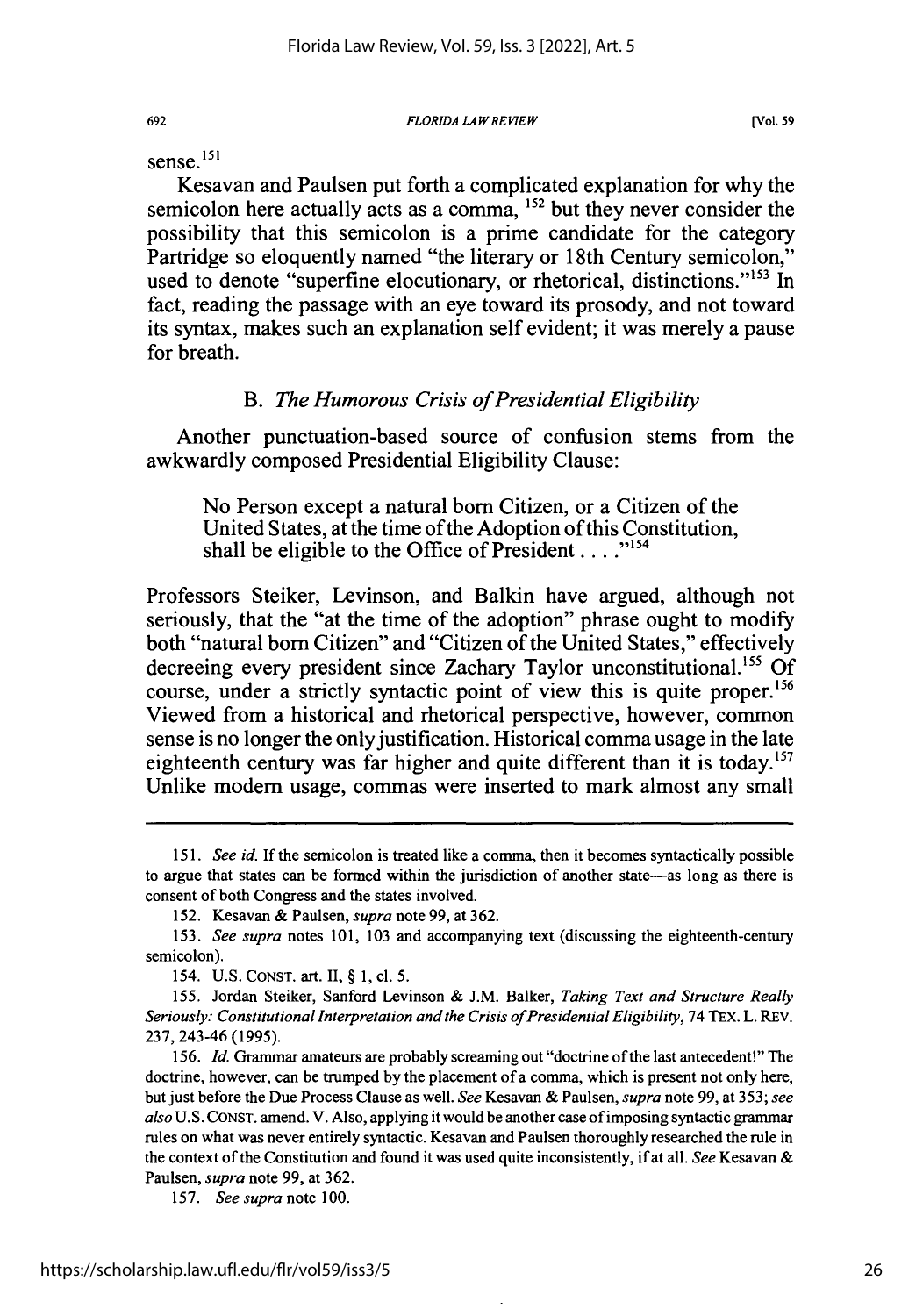2007] *IS THE PUNCTUATION OF THE CONSTITUTION BASED ON SOUND OR SENSE?* 693

pause, regardless of the syntax of the sentence.<sup>158</sup> Viewing the commas after "United States" as a tool for demarcating sound rather than sense, the eligibility "controversy" implodes.

# *C. The Problem with the Supremacy Clause*

Commentators have raised an interesting punctuation issue in the Supremacy Clause, which reads:

This Constitution, and the Laws of the United States which shall be made in Pursuance thereof; and all Treaties made, or which shall be made, under the Authority of the United States, shall be the supreme Law of the Land; and the Judges in every State shall be bound thereby, any Thing in the Constitution or Laws of any State to the Contrary notwithstanding.<sup>159</sup>

Looking at the punctuation from a syntactic view, it is apparent that the semicolon after "thereof' cannot be explained, for it is certainly not acting as a strong syntactic separator. If it were, the clause would be nonsensical. Kesavan and Paulsen, invoking common sense, see the semicolon as acting like a comma; but they offer no explanation for why the Founders would have used a semicolon and not a comma in the first place. **160** Instead, they argue that an eighteenth-century semicolon must simply have been mutable, depending on the "grammatical context."<sup>161</sup> Under a rhetoricalpunctuation rubric, however, there is no mystery or vague "mutability" principle; the semicolon is not there to distinguish logically separate units, but is instead either for rhetorical effect or for the "exigencies of breathing."<sup>162</sup>

# *D. The Other Fifth Amendment Ambiguity*

In addition to the Self-Incrimination Clause, the Fifth Amendment projects one other punctuation riddle. The first line reads:

No person shall be held to answer for a capital, or otherwise

<sup>158.</sup> *See supra* note 100.

<sup>159.</sup> U.S. **CONST.** art. VI, cl. 2.

<sup>160.</sup> *See* Kesavan & Paulsen, *supra* note 99, at 346.

<sup>161.</sup> *Id.* at 348.

<sup>162.</sup> *See* Ong, *supra* note 33, at 351, 359-60 (discussing Ong's theory that early punctuation was designed around the exigencies of breathing). As for the Supremacy Clause, with such a long sentence to read, and the slow pace of the clause, it seems reasonable to assume that the semicolon was chosen for its extended time value, giving the reader a bit longer to catch his breath until he or she reaches the next major pause.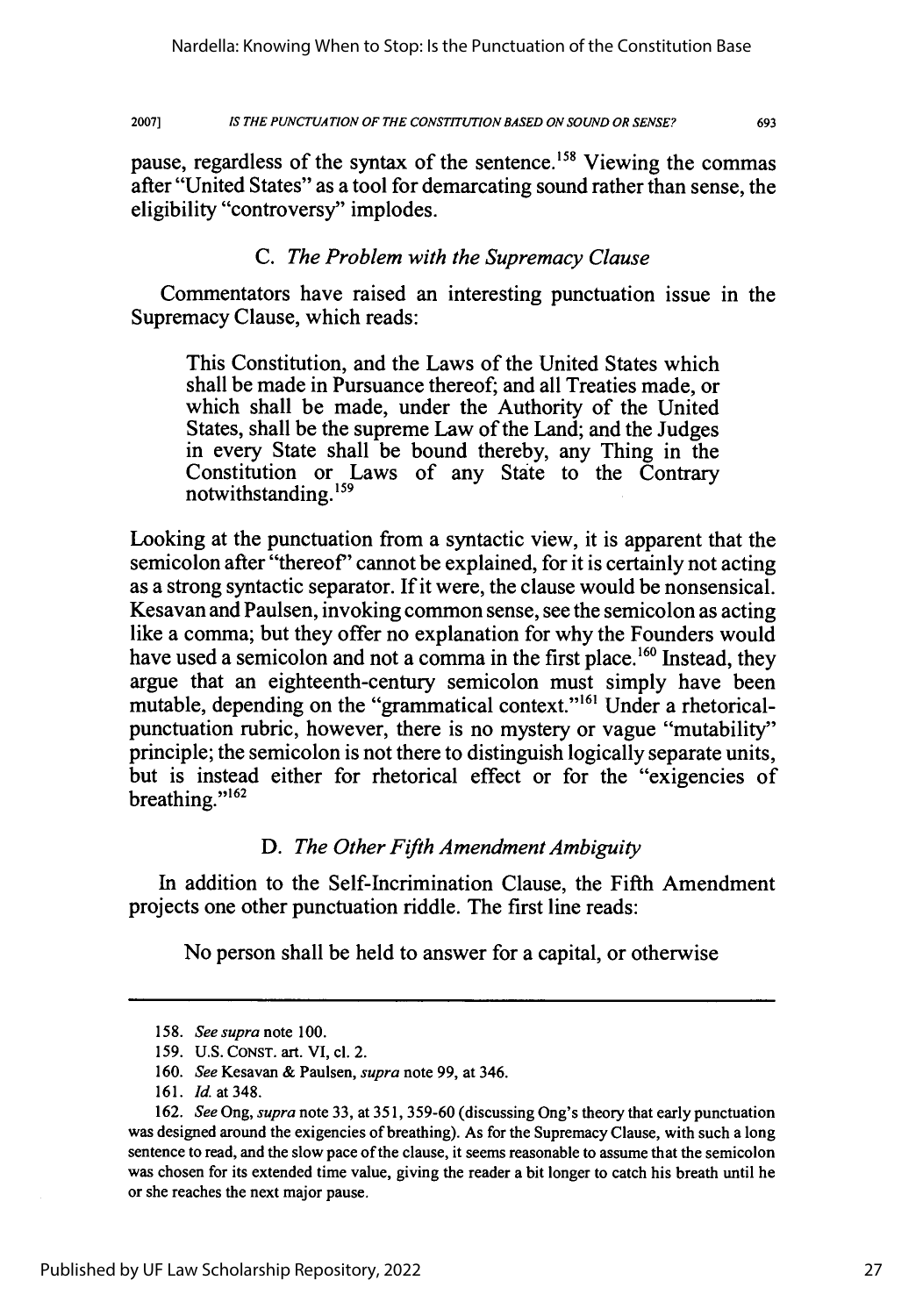#### *FLORIDA LA W REVIEW*

**[Vol. 59**

infamous crime, unless on a presentment or indictment of a Grand Jury, except in cases arising in the land or naval forces, or in the Militia, when in actual service in time of War or public danger; **.... <sup>163</sup>**

The phrase, under present-day syntactic rules of punctuation, and just like the Eligibility clause, contains an ambiguous modification. The clause properly can be read to require a grand jury for military cases when there is no ongoing war or public danger. The Supreme Court ruled against this construction in **1895,** admitting that it was "grammatically possible" but nevertheless contrary to common sense.<sup>164</sup> However, if the comma after "Militia" was added for prosodic or rhetorical value only, as it very well seems to have been, then the conclusion reached **by** the Court can remain the same, but the reasoning no longer must rely solely on common sense.<sup>165</sup>

#### VI. CONCLUSION

Though many justices, judges, and commentators have advocated a "free-form" interpretative method taking minimal account of text or history,  $166$  many still advocate some form of Textualism or another.<sup>167</sup> Even many liberal commentators have committed to taking text and structure really seriously.<sup>168</sup> But it is proponents of Textualism, or the "New Textualism," who have the most to learn from this exercise. **1 <sup>69</sup>**The

<sup>163.</sup> U.S. CONST. amend. V.

<sup>164.</sup> Johnson v. Sayre, 158 U.S. 109, 114 (1895) ("That construction is grammatically possible. But it is opposed to the evident meaning of the provision **.... ").**

<sup>165.</sup> For an explanation of the different uses of commas in the eighteenth century, see *supra* note 100.

<sup>166.</sup> *See* Tribe, *supra* note 9, at 1285-86 (discussing "the larger war on constitutional text and structure" waged by professors such as Bruce Ackerman and David Golove).

<sup>167.</sup> *See, e.g.,* ANTONn- SCAUA, A MATTER OF INTERPRETATION: FEDERAL COURTS AND THE LAw 37-47 (1997).

<sup>168.</sup> *See* Tribe, *supra* note 9, at 1302-03 ("If the Constitution is law, and if we are trying to interpret that law, then the claim that a particular governmental practice **...** is efficacious, is consistent with democratic theory, and is in some popular or moral sense 'legitimate' just doesn't cut much ice when the question before us is whether that practice is constitutional.... [I]f it lacks basis in the text or structure of the Constitution, then we have no business proclaiming it a norm of constitutional law."). As Tribe's statement shows, a Textualist/Originalist, if he or she did *not* take into account historical differences in punctuation, could view the ambiguous evidence concerning the Fifth Amendment's original intent coupled with its apparent structure, and argue for a reinterpretation.

<sup>169. &</sup>quot;New Textualism" is a term coined by Professor Eskridge to describe the recent revival of Textualism. *See* William N. Eskridge, Jr., *The New Textualism,* 37 UCLA L. REV. 621, 623 (1990). Eskridge describes New Textualists as "seek[ing] a revival of canons that rest upon precepts of grammar and logic, proceduralism, and federalism." *See id.* at 663.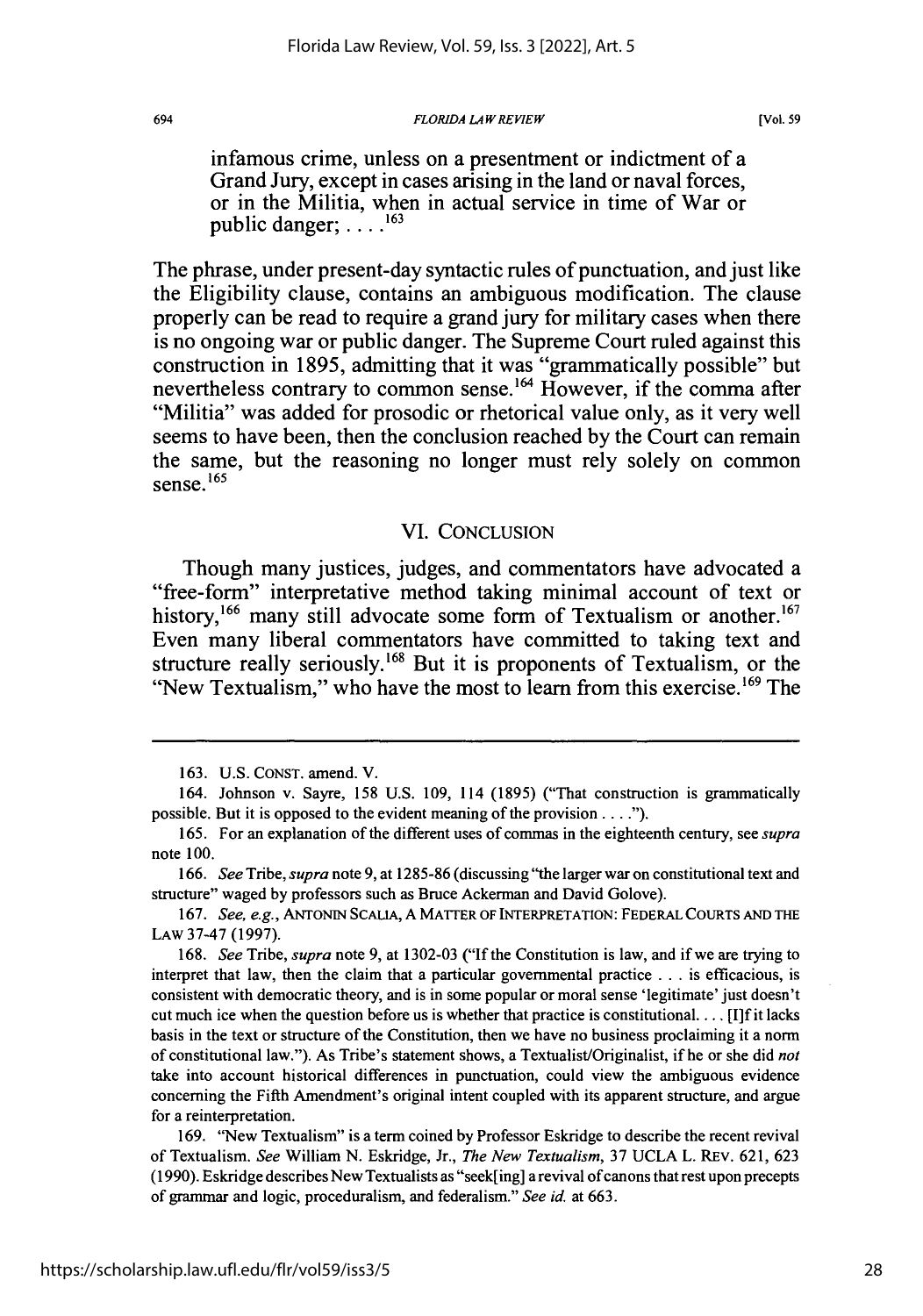20071 *IS THE PUNCTUATION OF THE CONSTITUTION BASED ON SOUND OR SENSE?*

relevance of this inquiry becomes even more evident considering that the jurisprudence of statutory interpretation has seen "a mini-revival of the long-eschewed punctuation canon... [in which] the placement of every punctuation mark is potentially significant."<sup>170</sup> The Supreme Court has often been at the forefront of this revival, deciding a number of relatively recent cases largely, arguably entirely, on grammatical structure.<sup>171</sup>

**Of** course, the fact that the punctuation of the Constitution often can be hard to decipher does not lead inexorably to the conclusions of Professor McGreal—that there is no such thing as "Textualism."<sup>172</sup> The truth is, with a deeper understanding of eighteenth-century punctuation, a proper Texualist approach is just more complicated, requiring detailed investigation of antiquated concepts. But the intuitions of danger sensed **by** McGreal should nevertheless be obvious. Textualists armed with dictionaries and grammar books could seriously malign the original intent of the Constitution, imposing today's regularized syntactic punctuation onto the documents, effectively pushing a round peg into a square hole.'73

The Constitution is a deceptive document. Written in modem English, it seems easy to read and understand, but that simplicity is only skin deep. Eric Partridge claims that "[p]unctuation is not something you introduce into writing. It is a part of writing. It is not an addition, but an

172. *See* McGreal, *supra* note 99, at 2393-94 (equating Textualism to the Loch Ness Monster).

<sup>170.</sup> *Id.* at 664. Of course, historical punctuation is not just relevant to constitutional analysis. As any law student knows, a large chunk of heavily invoked statutes date from many of the first Acts of Congress. These too should be analyzed with rhetorical punctuation in mind. There might even be more at stake here, since Textualists tend to be stricter with statutes than with the Constitution. *Id.* at 677.

<sup>171.</sup> See, e.g., Moreau v. Klevenhagen, 508 U.S. 22, 32 (1993) ("Purely as a matter of grammar **....** ); United States v. Idaho, 508 U.S. 1, **7** (1993) ("The argument of the United States is weak, simply as a matter of grammar...."); Rowland v. Cal. Men's Colony, 506 U.S. 194, 205 (1993) ("[Ilt would wrench the rules of grammar **....** ); Int'l Primate Prot. League v. Adm'rs of Tulane Educ. Fund, 500 U.S. 72, 79-80 (1991) ("Several features of § 1442(a)(1)'s grammar and language support this reading. The first is the statute's punctuation. If the drafters of  $\S 1442(a)(1)$ had intended the phrase 'or any agency thereof' to describe a separate category of entities endowed with removal power, they would likely have employed the comma consistently." (citation omitted)).

<sup>173.</sup> *See* Lars Noah, *Divining Regulatory Intent: The Place for a "Legislative History" of Agency Rules,* 51 HASTINGS L.J. 255, 268 (2000) (discussing how Textualists "[a]rmed" with dictionaries and grammar books "can confidently cut through almost any seeming ambiguity in a statutory text," and noting that "[e]xcept in rare cases to confirm that an apparently absurd result was not in fact what the legislature had intended, the adherents of this approach, most notably Justice Scalia, adamantly refuse to consider a statute's legislative history"). For an interesting discussion on the supposed objectivity of Textualism, and Formalism in general, see Lyrissa Barnett Lidsky, *Detensor Fidei: The Travails of a Post-Realist Formalist,* 47 FLA. L. REV. 815, 827-28 (1995).